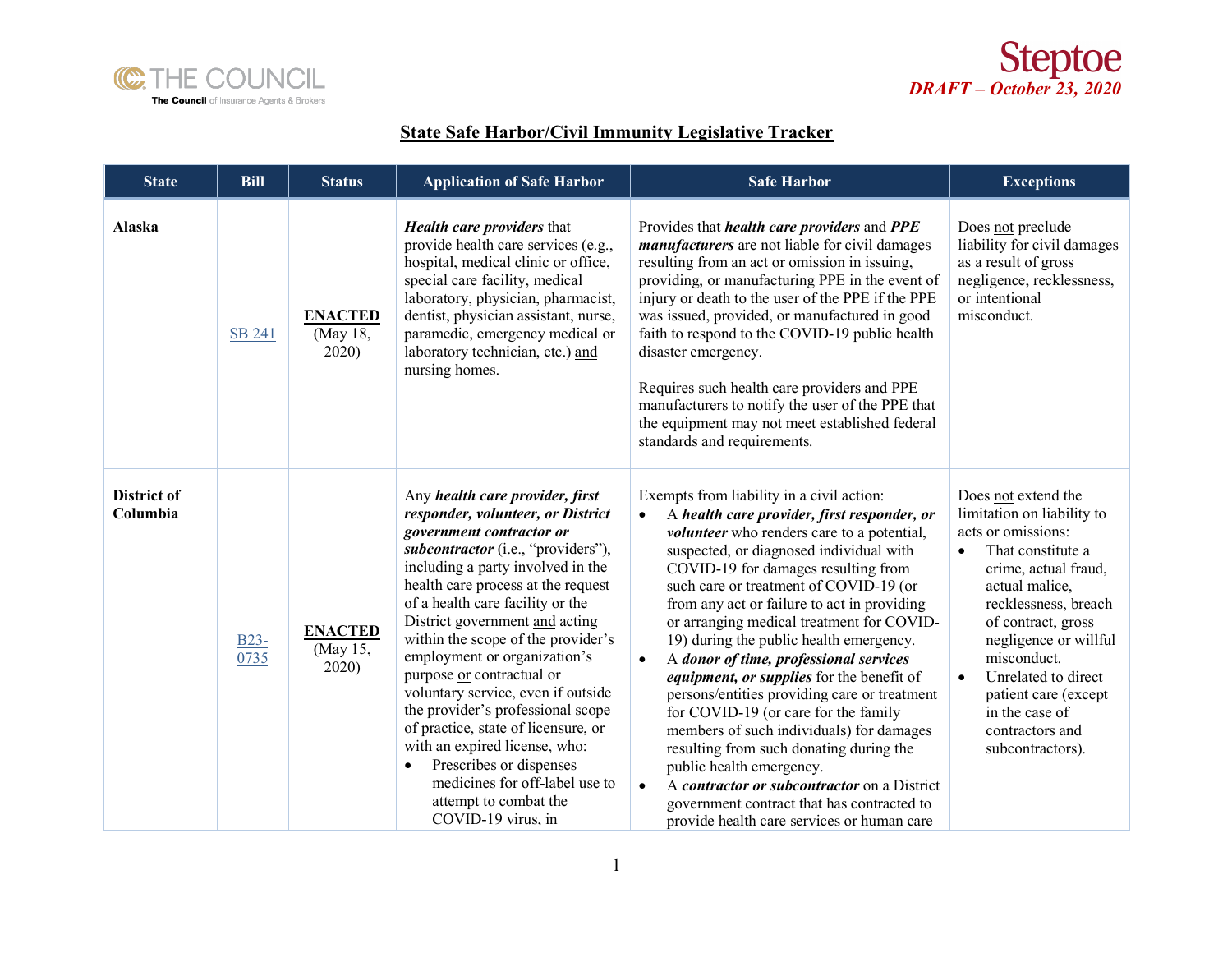



| <b>State</b> | <b>Bill</b> | <b>Status</b>                       | <b>Application of Safe Harbor</b>                                                                                                                                                                                                                                                                                                                                                                                                                                                                                                          | <b>Safe Harbor</b>                                                                                                                                                                                                                                                                                                                                                                                                                                                                                                                                                                                                                                                                                                                                                                                                                                                                                                                                                                                               | <b>Exceptions</b>                                                                                                                                                                                                                                                                                                                                                                        |
|--------------|-------------|-------------------------------------|--------------------------------------------------------------------------------------------------------------------------------------------------------------------------------------------------------------------------------------------------------------------------------------------------------------------------------------------------------------------------------------------------------------------------------------------------------------------------------------------------------------------------------------------|------------------------------------------------------------------------------------------------------------------------------------------------------------------------------------------------------------------------------------------------------------------------------------------------------------------------------------------------------------------------------------------------------------------------------------------------------------------------------------------------------------------------------------------------------------------------------------------------------------------------------------------------------------------------------------------------------------------------------------------------------------------------------------------------------------------------------------------------------------------------------------------------------------------------------------------------------------------------------------------------------------------|------------------------------------------------------------------------------------------------------------------------------------------------------------------------------------------------------------------------------------------------------------------------------------------------------------------------------------------------------------------------------------------|
|              |             |                                     | accordance with the federal<br>Right to Try Act.<br>Provides direct or ancillary<br>healthcare services or<br>products (e.g., direct patient<br>care, testing, equipment,<br>supplies, etc.).<br>Utilize equipment or supplies<br>$\bullet$<br>out of the product's normal<br>use for medical practice and<br>the provision of healthcare<br>services to combat the<br>COVID-19 virus.                                                                                                                                                     | services related to the District's COVID-19<br>response.                                                                                                                                                                                                                                                                                                                                                                                                                                                                                                                                                                                                                                                                                                                                                                                                                                                                                                                                                         |                                                                                                                                                                                                                                                                                                                                                                                          |
| Georgia      | SB 359      | <b>ENACTED</b><br>(Aug. 5,<br>2020) | Entities including associations,<br>institutions, corporations,<br>companies, etc.<br><i>Health care facility</i> $(e.g.,$<br>hospitals, destination cancer<br>hospitals, other special care units,<br>skilled nursing facilities, surgical<br>centers, etc.).<br>Health care provider, including<br>any physician or other person<br>licensed to furnish health care<br>services (e.g., dentists, podiatrists,<br>optometrists, pharmacists,<br>psychologists, clinical social<br>workers, advanced practice<br>registered nurses, etc.). | Establishes a rebuttable presumption of<br>assumption of risk by a claimant in an action<br>involving a COVID-19 liability claim against an<br><i>individual or entity</i> when:<br>Any receipt or proof of purchase for entry<br>issued to a claimant by the individual or<br>entity for entry/attendance includes the<br>following statement in at least 10-point<br>Arial font: "Any person entering the<br>premises waives all civil liability against<br>this premises owner and operator for any<br>injuries caused by the inherent risk<br>associated with contracting COVID-19 at<br>public gatherings, except for gross<br>negligence, willful and wanton misconduct,<br>reckless infliction of harm, or intentional<br>infliction of harm, by the individual or<br>entity of the premises."<br>An individual or entity has posted at a point<br>$\bullet$<br>of entry a sign in at least 1-inch Arial font<br>the following written warning: "Warning:<br>Under Georgia law, there is no liability for | Provides that the<br>protections extended to a<br>health care facility,<br>health care provider,<br>entity, or individual will<br>not apply if the claimant<br>proves that the actions of<br>the facility, provider,<br>entity, or individual<br>showed: gross<br>negligence, willful and<br>wanton misconduct,<br>reckless infliction of<br>harm, or intentional<br>infliction of harm. |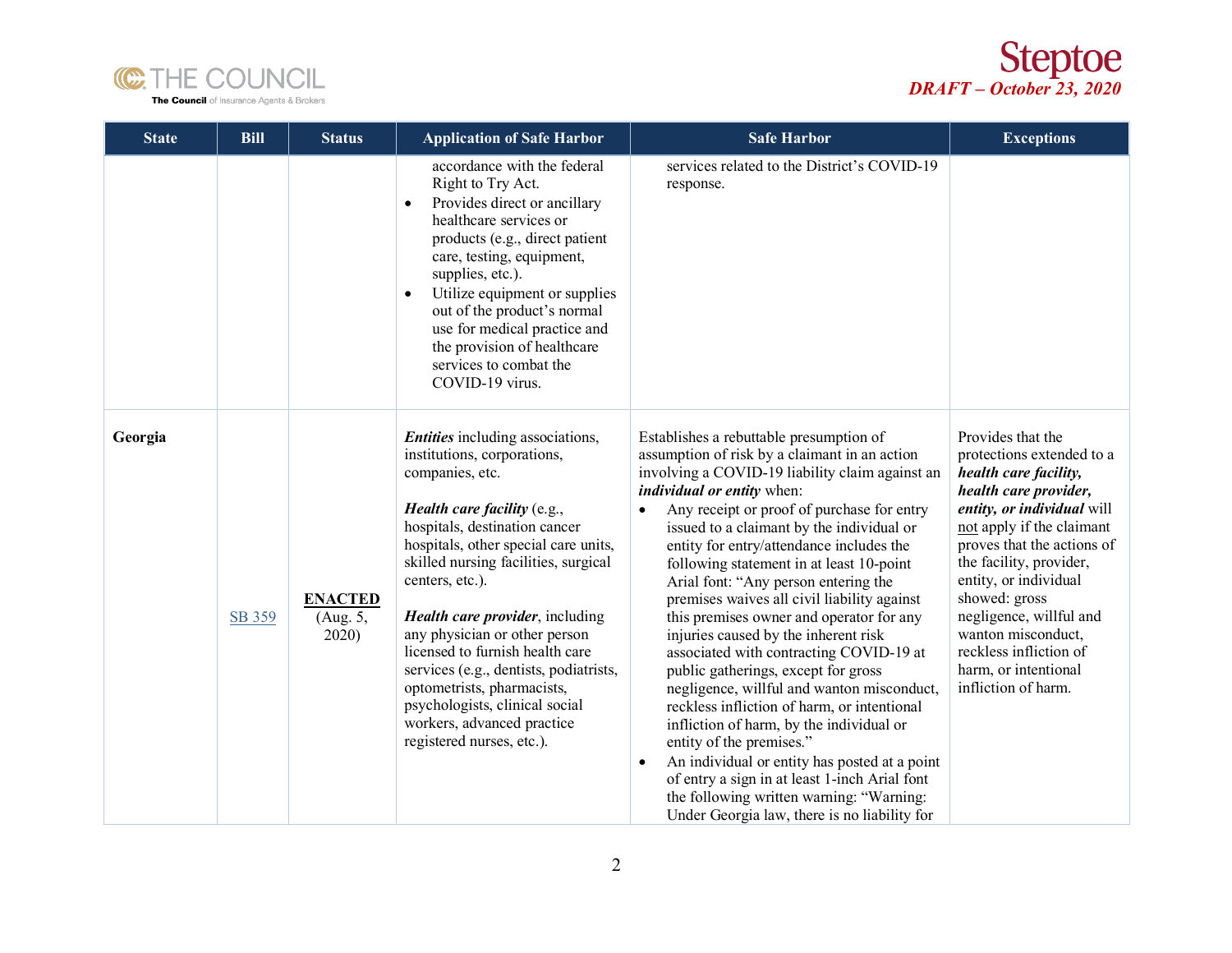



| <b>State</b> | <b>Bill</b> | <b>Status</b>                        | <b>Application of Safe Harbor</b>                                                                                                                                                                                                     | <b>Safe Harbor</b>                                                                                                                                                                                                                                                                                                                                                                                                                                                                                                                                                                                                                                                                                                                                                                                                                                            | <b>Exceptions</b>                                                                                                                                                                                                                                                                                                                                                                                                                |
|--------------|-------------|--------------------------------------|---------------------------------------------------------------------------------------------------------------------------------------------------------------------------------------------------------------------------------------|---------------------------------------------------------------------------------------------------------------------------------------------------------------------------------------------------------------------------------------------------------------------------------------------------------------------------------------------------------------------------------------------------------------------------------------------------------------------------------------------------------------------------------------------------------------------------------------------------------------------------------------------------------------------------------------------------------------------------------------------------------------------------------------------------------------------------------------------------------------|----------------------------------------------------------------------------------------------------------------------------------------------------------------------------------------------------------------------------------------------------------------------------------------------------------------------------------------------------------------------------------------------------------------------------------|
|              |             |                                      |                                                                                                                                                                                                                                       | an injury or death of an individual entering<br>these premises if such injury or death<br>results from the inherent risks of<br>contracting COVID-19. You are assuming<br>this risk by entering these premises."<br>Establishes a rebuttable presumption of<br>assumption of risk by a claimant when a <i>health</i><br>care facility or health care provider has posted<br>at a point of entry to the premises a sign in at<br>least 1-inch Arial font a written warning stating:<br>"Warning: Under Georgia law, there is no<br>liability for an injury or death of an individual<br>entering these premises if such injury or death<br>results from the inherent risks of contracting<br>COVID-19. You are assuming this risk by<br>entering these premises."                                                                                              |                                                                                                                                                                                                                                                                                                                                                                                                                                  |
| Iowa         | SF 2338     | <b>ENACTED</b><br>(June 18,<br>2020) | Health care providers (i.e., health<br>care professionals, health care<br>facilities, home health care<br>facilities, and any other person or<br>facility otherwise authorized to<br>administer health care services or<br>products). | Provides that <i>any person who possesses or is in</i><br>control of a premises who, directly or<br>indirectly, invites or permits an individual onto<br>a premises will not be liable for civil damages<br>for any injuries sustained from the individual's<br>exposure to COVID-19.<br>Clarifies that $a$ person will not be held liable for<br>civil damages for any injuries sustained from<br>exposure or potential exposure to COVID-19 if<br>the act or omission alleged to violate a duty of<br>care was in substantial compliance with federal<br>or state law, regulations, orders, or public health<br>guidance related to COVID-19 that was<br>applicable at the time of the alleged exposure.<br>Provides that a <i>health care provider</i> will not be<br>liable for civil damages for causing or<br>contributing to the death or injury of an | Clarifies that the liability<br>protections applicable to<br>those in control of a<br>premises will not apply if<br>the person:<br>Recklessly<br>$\bullet$<br>disregards a<br>substantial and<br>unnecessary risk that<br>the individual would<br>be exposed to<br>COVID-19.<br>Exposes the<br>$\bullet$<br>individual to<br>COVID-19 through<br>an act that constitutes<br>actual malice.<br>Intentionally exposes<br>$\bullet$ |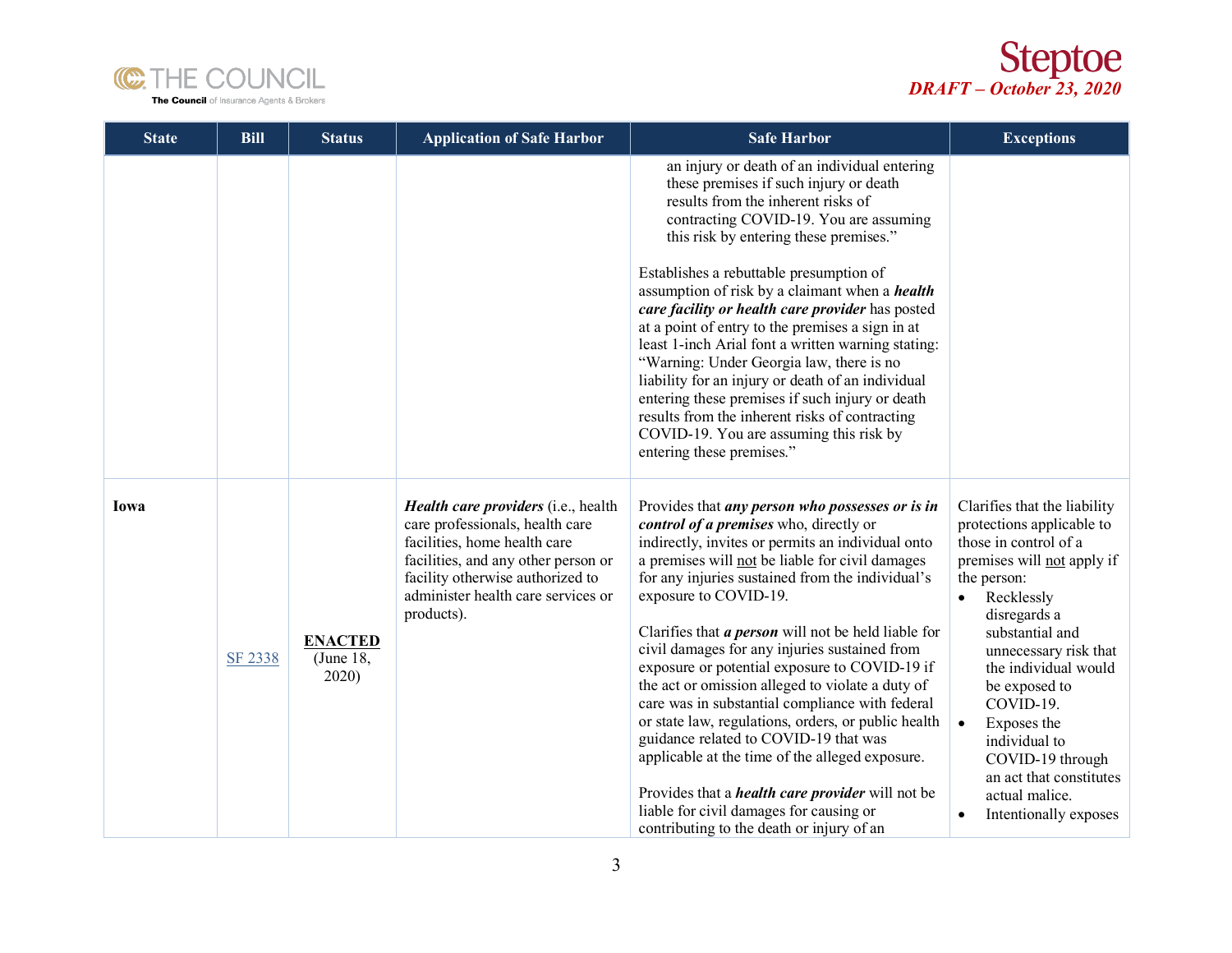



| <b>State</b>  | <b>Bill</b> | <b>Status</b>                    | <b>Application of Safe Harbor</b>                                                                                                                                                                                               | <b>Safe Harbor</b>                                                                                                                                                                                                                                                                                                                                                                                                                                                                                                                                                | <b>Exceptions</b>                                                                                                                                                                                                                                                                                                                                                                                                                                                                                                                                                                                                                |
|---------------|-------------|----------------------------------|---------------------------------------------------------------------------------------------------------------------------------------------------------------------------------------------------------------------------------|-------------------------------------------------------------------------------------------------------------------------------------------------------------------------------------------------------------------------------------------------------------------------------------------------------------------------------------------------------------------------------------------------------------------------------------------------------------------------------------------------------------------------------------------------------------------|----------------------------------------------------------------------------------------------------------------------------------------------------------------------------------------------------------------------------------------------------------------------------------------------------------------------------------------------------------------------------------------------------------------------------------------------------------------------------------------------------------------------------------------------------------------------------------------------------------------------------------|
|               |             |                                  |                                                                                                                                                                                                                                 | individual as a result of the provider's acts or<br>omissions while providing or arranging care in<br>support of the state's response to COVID-19.<br>Provides that a <i>person that designs</i> ,<br>manufactures, labels, sells, distributes, or<br>donates household disinfecting or cleaning<br>supplies, PPE, or a qualified product in<br>response to COVID-19 will not be liable in a<br>civil action alleging personal injury, death, or<br>property damage caused by the product or<br>failure to provide proper instructions or<br>sufficient warnings. | the individual to<br>COVID-19.<br>Does not extend liability<br>protections for health<br>care providers that<br>constitute reckless or<br>willful misconduct.<br>Clarifies that the<br>protections for designers<br>and manufacturers of<br>cleaning supplies and<br>PPE will not apply to the<br>person that:<br>Had actual<br>$\bullet$<br>knowledge of a<br>defect in the product<br>and recklessly<br>disregarded a<br>substantial and<br>unnecessary risk that<br>the product would<br>cause serious<br>personal injury,<br>death, or serious<br>property damage.<br>Made such products<br>$\bullet$<br>with actual malice. |
| <b>Kansas</b> | HB<br>2016  | <b>ENACTED</b><br>(June 9, 2020) | Health care providers who are<br>licensed, registered, certified, or<br>otherwise authorized to provide<br>health care services in the state.<br>Adult care facility (i.e., a nursing<br>facility, assisted living facility, or | Provides that a <i>health care provider</i> is immune<br>from civil liability for damages, administrative<br>fines, or penalties for acts, omissions, health<br>care decisions, or the rendering of/the failure to<br>render health care services related to the<br>COVID-19 public health emergency.                                                                                                                                                                                                                                                             | Does not provide<br>immunity:<br>When it is<br>$\bullet$<br>established that the<br>act, omission, or<br>health care decision                                                                                                                                                                                                                                                                                                                                                                                                                                                                                                    |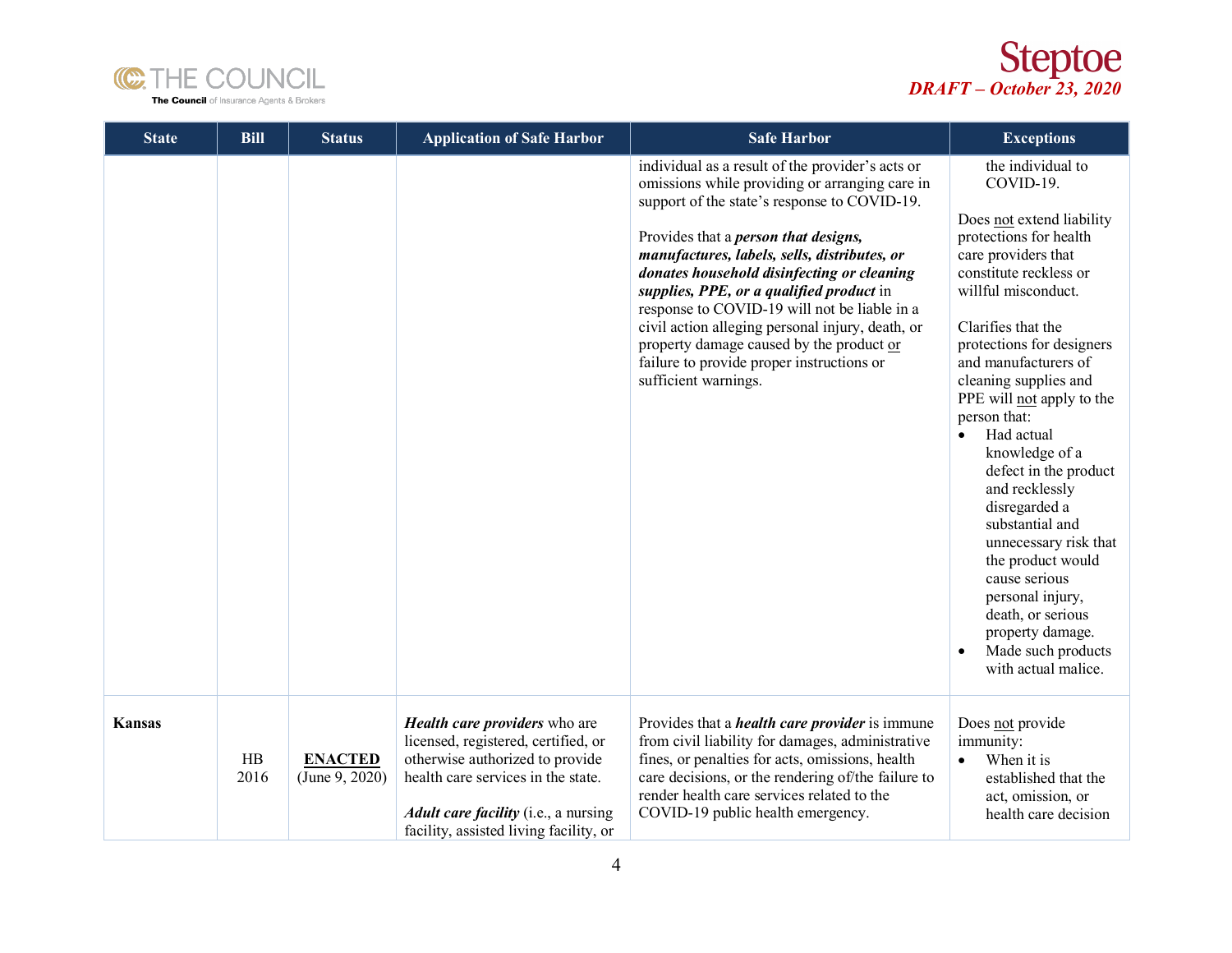



| <b>State</b> | <b>Bill</b>   | <b>Status</b>                        | <b>Application of Safe Harbor</b>                                                                                                                                                                                                                                                                                                                                          | <b>Safe Harbor</b>                                                                                                                                                                                                                                                                                                                                                                                                                                                                                                                                                                                                                                                                                                                                                                                                                                                                                                                                                                                                                                                                     | <b>Exceptions</b>                                                                                                                                                                                                                                                                     |
|--------------|---------------|--------------------------------------|----------------------------------------------------------------------------------------------------------------------------------------------------------------------------------------------------------------------------------------------------------------------------------------------------------------------------------------------------------------------------|----------------------------------------------------------------------------------------------------------------------------------------------------------------------------------------------------------------------------------------------------------------------------------------------------------------------------------------------------------------------------------------------------------------------------------------------------------------------------------------------------------------------------------------------------------------------------------------------------------------------------------------------------------------------------------------------------------------------------------------------------------------------------------------------------------------------------------------------------------------------------------------------------------------------------------------------------------------------------------------------------------------------------------------------------------------------------------------|---------------------------------------------------------------------------------------------------------------------------------------------------------------------------------------------------------------------------------------------------------------------------------------|
|              |               |                                      | residential healthcare facility).                                                                                                                                                                                                                                                                                                                                          | Provides that a <i>person (or agent thereof)</i><br>conducting business in Kansas will be immune<br>from civil liability for a COVID-19 claim if the<br>person was acting pursuant to/in substantial<br>compliance with the public health directives<br>applicable to the activity giving rise to the cause<br>of action when the cause of action accrued.<br>Provides that a <i>person who designs</i> ,<br>manufactures, labels, sells, distributes,<br><i>provides, or donates a qualified product</i> in<br>response to the COVID-19 public health<br>emergency will be immune from liability in a<br>civil action alleging a product liability claim<br>arising out of such qualified product if:<br>The product was manufactured, labeled,<br>sold, etc. at the specific request of a written<br>order or other directive finding a public<br>need for such a product.<br>The damages are not occasioned by willful,<br>$\bullet$<br>wanton, or reckless disregard of a known,<br>substantial, and unnecessary risk that the<br>product would cause serious injury to<br>others. | constituted gross<br>negligence or willful,<br>wanton, or reckless<br>conduct.<br>To health care<br>$\bullet$<br>services not related<br>to COVID-19 that<br>have not been<br>altered, delayed, or<br>withheld as a direct<br>response to the<br>COVID-19 public<br>health emergency. |
| Kentucky     | <b>SB 150</b> | <b>ENACTED</b><br>(Mar. 30,<br>2020) | Health care providers who:<br>Provide or dispense<br>$\bullet$<br>medicines for off-label use to<br>attempt to combat COVID-<br>19, in accordance with the<br>federal Right to Try Act.<br>Provide health care services,<br>$\bullet$<br>upon the request of health<br>care facilities or public health<br>entities, that are outside the<br>provider's professional scope | Provides that <i>certain</i> health care providers who<br>in good faith render care or treatment of a<br>COVID-19 patient during the state of<br>emergency will have a defense to civil liability<br>for ordinary negligence for any personal injury<br>resulting from said care or treatment (or for any<br>act/failure to act in providing or arranging<br>further medical treatment), if the health care<br>provider acts as an ordinary, reasonable, and<br>prudent health care provider would have acted<br>under the same/similar circumstances.                                                                                                                                                                                                                                                                                                                                                                                                                                                                                                                                 |                                                                                                                                                                                                                                                                                       |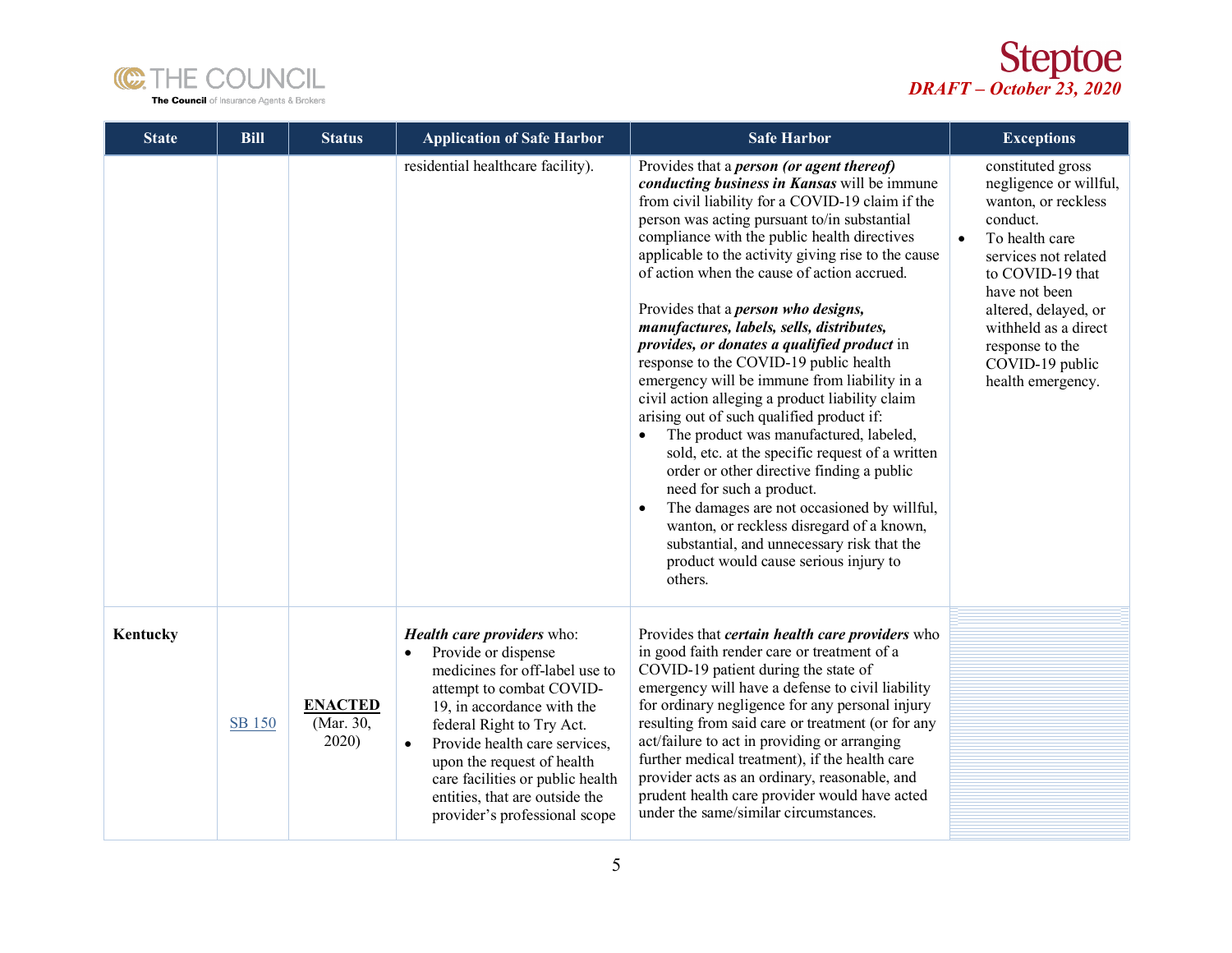



| <b>State</b> | <b>Bill</b>   | <b>Status</b>                        | <b>Application of Safe Harbor</b>                                                                                                                             | <b>Safe Harbor</b>                                                                                                                                                                                                                                                                                                                                                                                                                                                                                                                                                                                                                                                                                                                                                                                                                                                                                                                                                                                                                                                                                                                                                                              | <b>Exceptions</b>                                                                                                                                                                                                                                                                                                                                                                                                                                                                                                                                                            |
|--------------|---------------|--------------------------------------|---------------------------------------------------------------------------------------------------------------------------------------------------------------|-------------------------------------------------------------------------------------------------------------------------------------------------------------------------------------------------------------------------------------------------------------------------------------------------------------------------------------------------------------------------------------------------------------------------------------------------------------------------------------------------------------------------------------------------------------------------------------------------------------------------------------------------------------------------------------------------------------------------------------------------------------------------------------------------------------------------------------------------------------------------------------------------------------------------------------------------------------------------------------------------------------------------------------------------------------------------------------------------------------------------------------------------------------------------------------------------|------------------------------------------------------------------------------------------------------------------------------------------------------------------------------------------------------------------------------------------------------------------------------------------------------------------------------------------------------------------------------------------------------------------------------------------------------------------------------------------------------------------------------------------------------------------------------|
|              |               |                                      | of practice.<br>Utilize equipment or supplies<br>outside of the product's<br>normal use for medical<br>practice and the provision of<br>health care services. | Separately, provides that <i>any business that</i><br>manufactures PPE or personal hygiene<br>supplies relative to $COVID-19$ (e.g., masks,<br>gowns, sanitizer) during and in response to the<br>state of emergency and does not make or<br>provide such products in the normal course of<br>its business will have a defense to ordinary<br>negligence and product liability so long as the<br>business has acted in good faith and in an<br>ordinary, reasonable and prudent manner under<br>the same/similar circumstances.                                                                                                                                                                                                                                                                                                                                                                                                                                                                                                                                                                                                                                                                 |                                                                                                                                                                                                                                                                                                                                                                                                                                                                                                                                                                              |
| Louisiana    | <b>HB 826</b> | <b>ENACTED</b><br>(June 13,<br>2020) |                                                                                                                                                               | Provides that no natural or juridical person,<br>state or local government, or political<br>subdivision thereof will be liable for any civil<br>damages for injury or death resulting from or<br>related to actual or alleged exposure to COVID-<br>19 in the course of or through the performance<br>of the person's, government's, or political<br>subdivision's business operations.<br>Specifically provides that no natural or<br>juridical person, state or local government, or<br>political subdivision thereof, nor specifically a<br>business event strategist; association meeting<br>planner; corporate meeting planner;<br>independent trade show organizer or owner; or<br>any other entity hosting, promoting,<br>producing, or otherwise organizing an event of<br>any kind will be liable for any civil damages for<br>injury or death resulting from or related to<br>actual or alleged exposure to COVID-19 in the<br>course of/through the performance of hosting,<br>promoting, producing, or otherwise organizing,<br>planning, or owning a tradeshow, convention,<br>meeting, association produced event, corporate<br>event, sporting event, or exhibition of any kind. | Does not confer<br>immunity on:<br>The person,<br>$\bullet$<br>government, or<br>political subdivision;<br><b>or</b><br>The person who<br>$\bullet$<br>uses, employs,<br>dispenses, or<br>administers PPE,<br>if they failed to<br>substantially comply with<br>the applicable COVID-19<br>procedures established by<br>federal, state, or local<br>agency which governs the<br>business operations or<br>PPE and the injury or<br>death was caused by the<br>person's, government's,<br>or political subdivision's<br>gross negligence or<br>wanton reckless<br>misconduct. |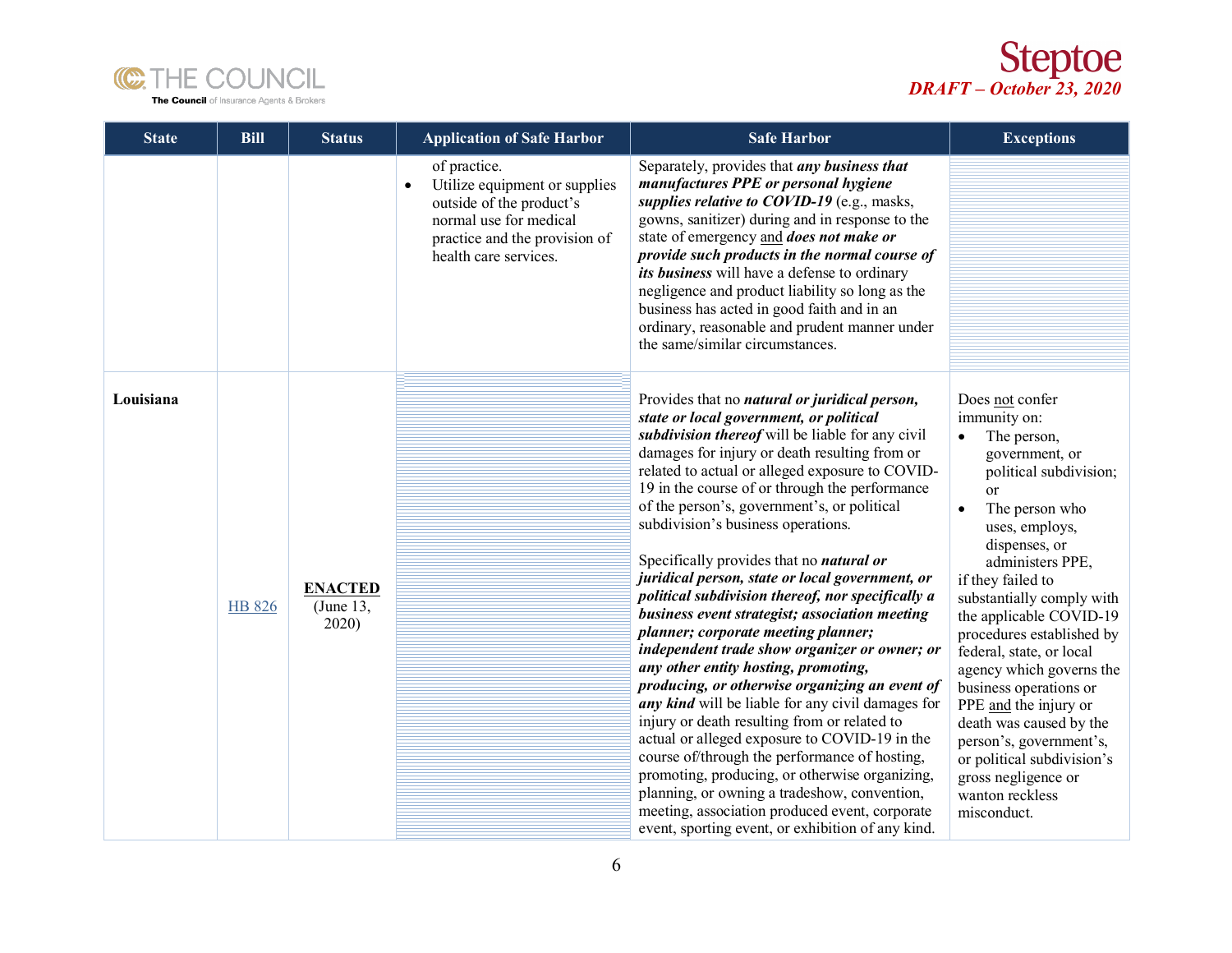



| <b>State</b> | <b>Bill</b>   | <b>Status</b>                        | <b>Application of Safe Harbor</b>                                                                                                            | <b>Safe Harbor</b>                                                                                                                                                                                                                                                                                                                                                                      | <b>Exceptions</b>                                                                                                                                                                                                                                                                                                                                                                      |
|--------------|---------------|--------------------------------------|----------------------------------------------------------------------------------------------------------------------------------------------|-----------------------------------------------------------------------------------------------------------------------------------------------------------------------------------------------------------------------------------------------------------------------------------------------------------------------------------------------------------------------------------------|----------------------------------------------------------------------------------------------------------------------------------------------------------------------------------------------------------------------------------------------------------------------------------------------------------------------------------------------------------------------------------------|
|              |               |                                      |                                                                                                                                              | Separately, provides that neither of the<br>following will be liable for civil damages for<br>injury or death caused by PPE:<br>Natural or juridical person that designs,<br>$\bullet$<br>manufactures, labels, or distributes PPE<br>in response to the COVID-19 public health<br>emergency.<br>Natural or juridical person who uses,<br>employs, dispenses, or administers PPE        | Does not confer<br>immunity if the damages<br>were caused by the gross<br>negligence or willful or<br>wanton misconduct of:<br>The business event<br>$\bullet$<br>strategist, association<br>meeting planner, etc.<br>The designer,<br>$\bullet$<br>manufacturer,<br>distributor, etc. of<br>PPE.                                                                                      |
|              | SB 435        | <b>ENACTED</b><br>(June 12,<br>2020) |                                                                                                                                              | Provides that no natural or juridical person,<br>state or local government, or political<br>subdivision thereof will be liable for any civil<br>damages for injury or death resulting from or<br>related to actual or alleged exposure to COVID-<br>19 in the course of or through the performance<br>of the person's, government's, or political<br>subdivision's business operations. | Does not confer<br>immunity on the person,<br>government, or political<br>subdivision if they failed<br>to substantially comply<br>with the applicable<br>COVID-19 procedures<br>established by federal,<br>state, or local agency<br>which governs the<br>business operations and<br>the injury or death was<br>caused by their gross<br>negligence or wanton<br>reckless misconduct. |
|              | <b>SB 508</b> | <b>ENACTED</b><br>(June 12,<br>2020  | <i>Restaurants</i> (i.e., eating<br>establishments that vie or offer for<br>retail sale prepared food to the<br>public within its premises). | Provides that no owner, operator, employee,<br>contractor or agent of a restaurant which is in<br>substantial compliance with:<br>The state's reopening order and any<br>subsequent related proclamations; and<br>Applicable COVID-19 procedures<br>$\bullet$                                                                                                                           | Does not confer<br>immunity if the injury or<br>death was caused by<br>gross negligence or<br>willful and wonton<br>misconduct.                                                                                                                                                                                                                                                        |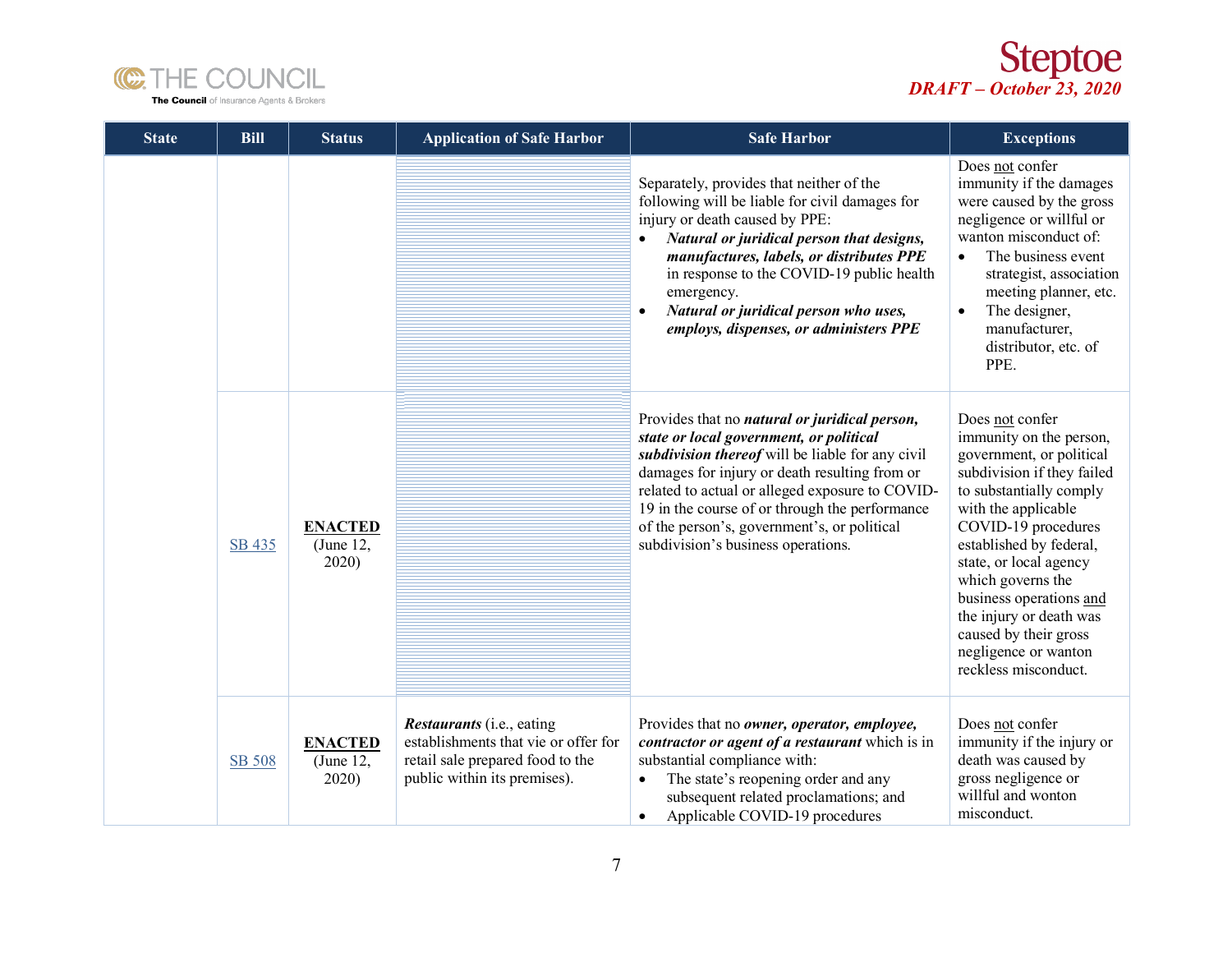



| <b>State</b>         | <b>Bill</b> | <b>Status</b>                        | <b>Application of Safe Harbor</b>                                                                                                                                                                                                                                                                                                                                                                                                                                                                                                                             | <b>Safe Harbor</b>                                                                                                                                                                                                                                                                                                                                                                                                                                                                                                                                                                                                                                                                                                                                                                                                                                                                   | <b>Exceptions</b>                                                                                                                                                                                                                                                                                                                                                                                                                      |
|----------------------|-------------|--------------------------------------|---------------------------------------------------------------------------------------------------------------------------------------------------------------------------------------------------------------------------------------------------------------------------------------------------------------------------------------------------------------------------------------------------------------------------------------------------------------------------------------------------------------------------------------------------------------|--------------------------------------------------------------------------------------------------------------------------------------------------------------------------------------------------------------------------------------------------------------------------------------------------------------------------------------------------------------------------------------------------------------------------------------------------------------------------------------------------------------------------------------------------------------------------------------------------------------------------------------------------------------------------------------------------------------------------------------------------------------------------------------------------------------------------------------------------------------------------------------|----------------------------------------------------------------------------------------------------------------------------------------------------------------------------------------------------------------------------------------------------------------------------------------------------------------------------------------------------------------------------------------------------------------------------------------|
|                      |             |                                      |                                                                                                                                                                                                                                                                                                                                                                                                                                                                                                                                                               | established by federal, state, or local<br>agencies<br>will be civilly liable for injury or death due to<br>COVID-19 infection transmitted through the<br>preparation and serving of food and beverage<br>products by the restaurant during the COVID-19<br>public health emergency.                                                                                                                                                                                                                                                                                                                                                                                                                                                                                                                                                                                                 |                                                                                                                                                                                                                                                                                                                                                                                                                                        |
|                      | SB 491      | <b>ENACTED</b><br>(June 12,<br>2020) |                                                                                                                                                                                                                                                                                                                                                                                                                                                                                                                                                               | Provides that, during a declared state of<br>emergency, any natural or juridical person<br>who renders disaster relief, recovery services, or<br>products outside of the typical course and scope<br>of their operations in coordination with federal,<br>state, or local government will not be liable to<br>recipient for any injury or death or a person or<br>nay damage to property resulting therefrom.                                                                                                                                                                                                                                                                                                                                                                                                                                                                        | Does not confer<br>immunity in the event of<br>gross negligence or<br>willful misconduct.                                                                                                                                                                                                                                                                                                                                              |
| <b>Massachusetts</b> | SB 2640     | <b>ENACTED</b><br>(Apr. 17,<br>2020  | Health care facilities (e.g.,<br>hospitals, state hospitals, mental<br>health centers, psychiatric<br>hospitals, skilled nursing facilities,<br>$etc.$ ).<br>Health care professionals,<br>whether acting as an agent,<br>volunteer, contractor, employee,<br>or otherwise, who are:<br>Authorized to provide health<br>$\bullet$<br>care services pursuant to<br>licensure or certification.<br>A student or trainee in their<br>$\bullet$<br>approved medical<br>professional services<br>academic training program.<br>A nursing attendant or<br>$\bullet$ | Provides that <i>health care professionals and</i><br>health care facilities will be immune from suit<br>and civil liability for any damages alleged to<br>have been sustained by an act or omission by<br>the health care professional or health care<br>facility in the course of providing health care<br>services during the COVID-19 emergency,<br>provided that:<br>The health care facility or health care<br>$\bullet$<br>professional is arranging for or providing<br>health care services pursuant to a COVID-<br>19 emergency rule and in accordance with<br>otherwise applicable law.<br>Arranging for or providing care or<br>$\bullet$<br>treatment of the individual was impacted by<br>the health care facility's or health care<br>professional's decisions or activities in<br>response to treatment conditions resulting<br>from the COVID-19 outbreak or COVID- | Clarifies that the<br>immunity will not apply:<br>If the damage was<br>caused by an act or<br>omission constituting<br>gross negligence,<br>recklessness, or<br>conduct with an<br>intent to harm or to<br>discriminate based<br>on race, ethnicity,<br>national origin,<br>religion, disability,<br>sexual orientation, or<br>gender identity by a<br>health care facility or<br>health care<br>professional<br>providing health care |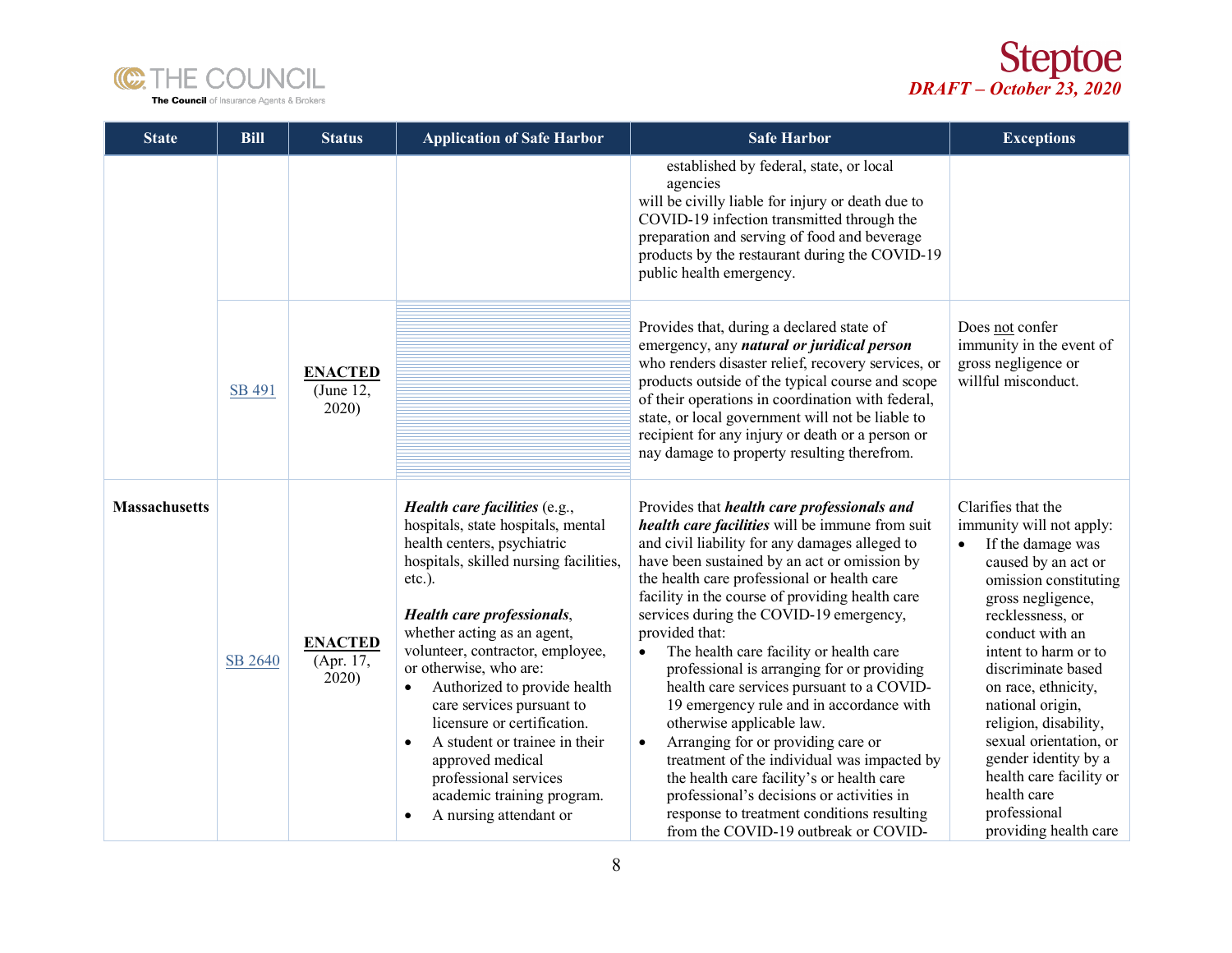



| <b>State</b> | <b>Bill</b> | <b>Status</b>                        | <b>Application of Safe Harbor</b>                                                                                                                                                                                                                                                                                                  | <b>Safe Harbor</b>                                                                                                                                                                                                                                                                                                                                                                                                                                                                             | <b>Exceptions</b>                                                                                                                                                                                                                                                                                                                                                                                                                                   |
|--------------|-------------|--------------------------------------|------------------------------------------------------------------------------------------------------------------------------------------------------------------------------------------------------------------------------------------------------------------------------------------------------------------------------------|------------------------------------------------------------------------------------------------------------------------------------------------------------------------------------------------------------------------------------------------------------------------------------------------------------------------------------------------------------------------------------------------------------------------------------------------------------------------------------------------|-----------------------------------------------------------------------------------------------------------------------------------------------------------------------------------------------------------------------------------------------------------------------------------------------------------------------------------------------------------------------------------------------------------------------------------------------------|
|              |             |                                      | certified nursing aid.<br>A nurse or home health aide.<br>$\bullet$<br>Volunteer organization that<br>makes its facility available to<br>support the state's response and<br>activities during the COVID-19<br>emergency.                                                                                                          | 19 emergency rules.<br>The health care facility or health care<br>$\bullet$<br>professional is arranging for or providing<br>health care services in good faith.<br>Separately provides that a <i>volunteer</i><br>organization will be immune from suit and civil<br>liability for any damages occurring in or at the<br>volunteer organization's facility where the<br>damage arises from uses the facility for the<br>state's response and activities related to the<br>COVID-19 emergency. | services.<br>To consumer<br>$\bullet$<br>protection actions<br>brought by the<br>attorney general.<br>To false claims<br>$\bullet$<br>actions brought by or<br>on behalf of the state.<br>Clarifies that the<br>immunity will not apply<br>to a volunteer<br>organization if it is<br>established that the<br>damages were caused by<br>the volunteer<br>organization's gross<br>negligence, recklessness,<br>or conduct with an intent<br>to harm. |
| Michigan     | H B<br>6159 | <b>ENACTED</b><br>(Oct. 22,<br>2020) | Health care provider (i.e.,<br>individuals licensed to engage in<br>the practice of a health profession,<br>emergency services personnel,<br>etc.).<br>Health care facility, including<br>health facilities, state-owned<br>surgical centers, state-operated<br>outpatient facilities, state-operated<br>veterans facilities, etc. | Provides that a <i>health care provider</i> or <i>health</i><br>care facility that provides health care services<br>will not be liable for an injury sustained by<br>reason of those services, regardless of how<br>those injuries are sustained.                                                                                                                                                                                                                                              | Clarifies that the<br>immunity will not apply<br>if the injury is caused by<br>willful misconduct, gross<br>negligence, intentional<br>and willful criminal<br>conduct, or intentional<br>inflection of harm by the<br>health care provider or<br>health care facility.                                                                                                                                                                             |
|              | HB<br>6031  | <b>ENACTED</b><br>(Oct. 22,<br>2020) |                                                                                                                                                                                                                                                                                                                                    | Provides that an <i>employer</i> is not liable for an<br>employee's exposure to COVID-19 if the<br>employer was operating in compliance with all                                                                                                                                                                                                                                                                                                                                               |                                                                                                                                                                                                                                                                                                                                                                                                                                                     |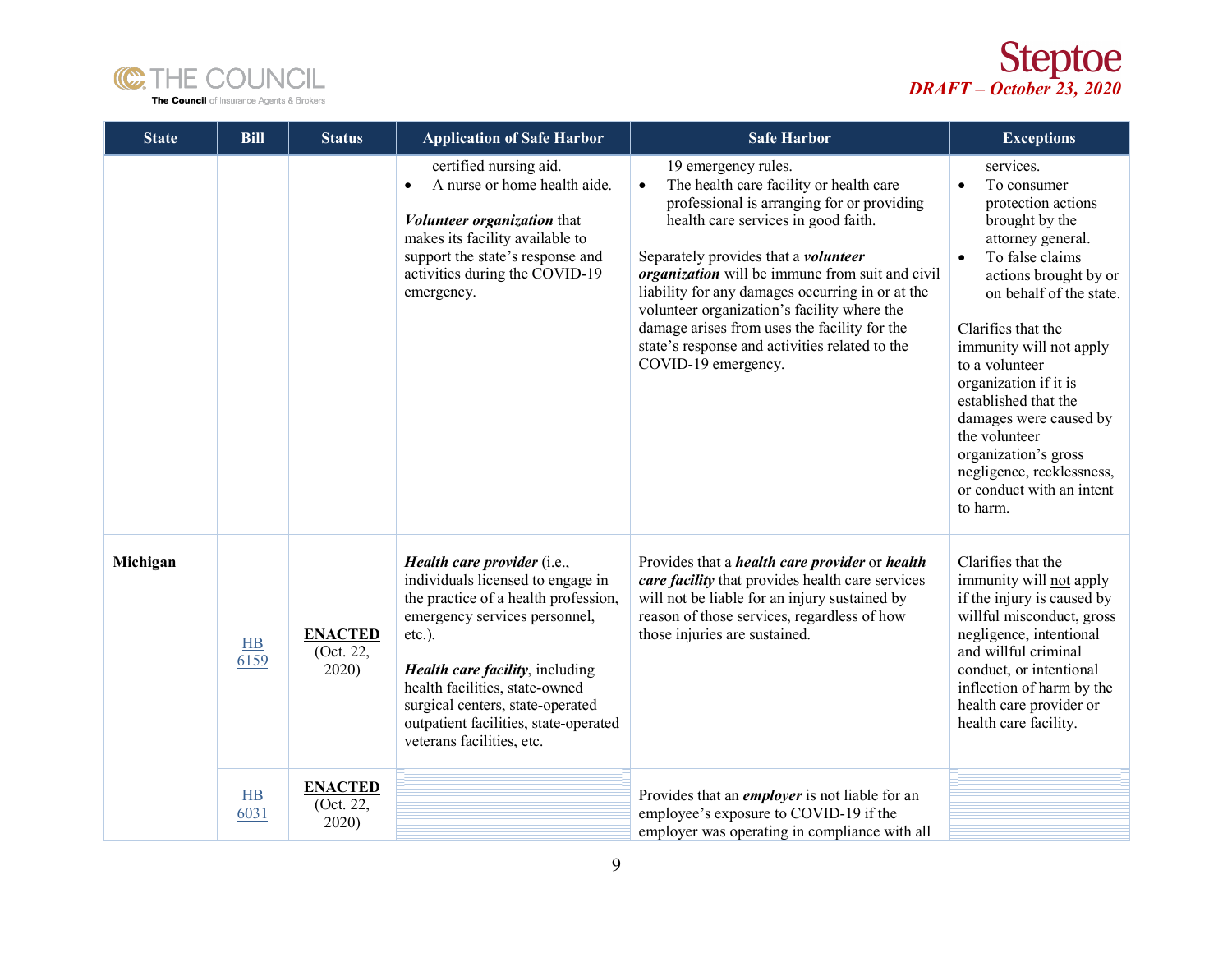



| <b>State</b> | <b>Bill</b>            | <b>Status</b>                        | <b>Application of Safe Harbor</b>                                                                                                                                                                                                                                                                                                                                                                                                                                                                                                                      | <b>Safe Harbor</b>                                                                                                                                                                                                                                                                                                                                                                                                                                                                                                                                                                                                                                                                                                                                             | <b>Exceptions</b>                                                                                                                                                              |
|--------------|------------------------|--------------------------------------|--------------------------------------------------------------------------------------------------------------------------------------------------------------------------------------------------------------------------------------------------------------------------------------------------------------------------------------------------------------------------------------------------------------------------------------------------------------------------------------------------------------------------------------------------------|----------------------------------------------------------------------------------------------------------------------------------------------------------------------------------------------------------------------------------------------------------------------------------------------------------------------------------------------------------------------------------------------------------------------------------------------------------------------------------------------------------------------------------------------------------------------------------------------------------------------------------------------------------------------------------------------------------------------------------------------------------------|--------------------------------------------------------------------------------------------------------------------------------------------------------------------------------|
|              |                        |                                      |                                                                                                                                                                                                                                                                                                                                                                                                                                                                                                                                                        | federal, state, and local statutes, rules, and<br>regulations related to COVID-19.<br>Clarifies that an isolated, de minimis deviation<br>from strict compliance with such rules unrelated<br>to the employee's exposure to COVID-19 does<br>not deny an employer the immunity.                                                                                                                                                                                                                                                                                                                                                                                                                                                                                |                                                                                                                                                                                |
|              | H <sub>B</sub><br>6030 | <b>ENACTED</b><br>(Oct. 22,<br>2020) | <b>Person</b> (i.e., individuals,<br>partnerships, corporations, other<br>legal entities, etc.).                                                                                                                                                                                                                                                                                                                                                                                                                                                       | Provides that a <i>person</i> who acts in compliance<br>with all federal, state, and local statutes, rules,<br>and regulations related to COVID-19 is immune<br>from liability for a COVID-19 claim.<br>Clarifies that an isolated, de minimis deviation<br>from strict compliance with such rules unrelated<br>to the employee's exposure to COVID-19 does<br>not deny an person the immunity.                                                                                                                                                                                                                                                                                                                                                                |                                                                                                                                                                                |
| Mississippi  | SB 3049                | <b>ENACTED</b><br>(July 8, 2020)     | <b>Health care facility</b> (i.e., any<br>facility in which health care<br>services are provided).<br>Health care professional who is<br>licensed, registered, permitted, or<br>certified to provide health care<br>services (and emergency medical<br>technicians, volunteer or military<br>personnel who are approved to<br>provide health care services, etc.).<br><b>Person</b> (i.e., an individual, the<br>state, association, educational<br>entity, for-profit or nonprofit<br>entity, religious organization, or<br>charitable organization). | Provides that any <i>health care professional</i> or<br>health care facility will be immune from suit<br>for injury or death sustained because of their<br>acts or omissions while providing health care<br>services related to the COVID-19 state of<br>emergency.<br>Provides that the immunity includes (but is not<br>limited to):<br>Injury or death resulting from screening,<br>$\bullet$<br>assessing, diagnosing, or treating persons in<br>relation to the COVID-19 state of<br>emergency or the medical conditions<br>causing the state of emergency.<br>Acts or omissions while providing health<br>$\bullet$<br>care services to persons unrelated to the<br>COVID-19 state of emergency when those<br>acts or omissions were intended to support | Provides that the<br>immunities offered do not<br>apply where the plaintiff<br>shows---by clear and<br>convincing evidence-<br>that a defendant acted<br>with actual malice or |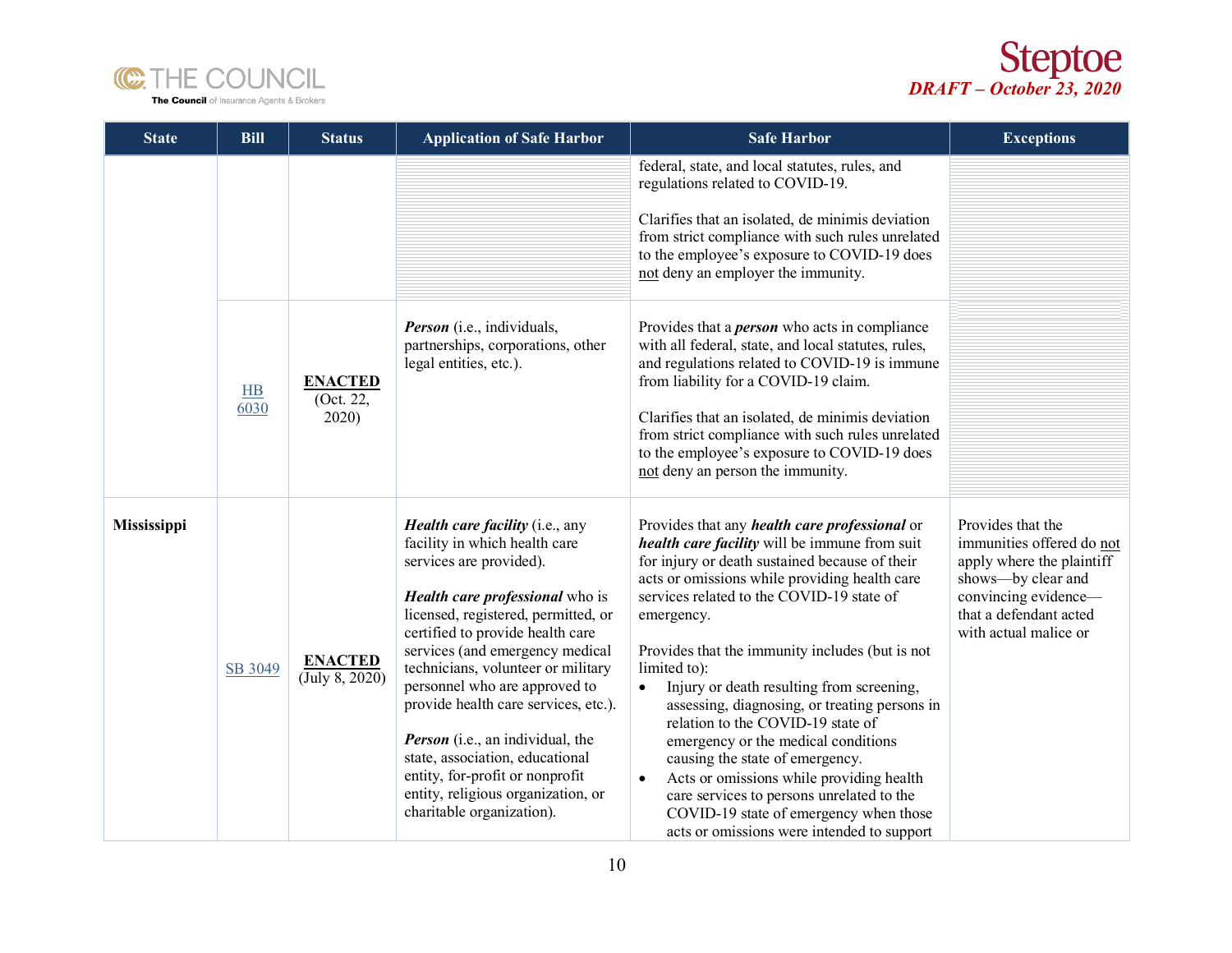



| <b>State</b>  | <b>Bill</b>     | <b>Status</b>                        | <b>Application of Safe Harbor</b>                                                                                                          | <b>Safe Harbor</b>                                                                                                                                                                                                                                                                                                                                                                                                                                                                                                                                                                                                                                                                                                                                                                                                                                                                                                                   | <b>Exceptions</b>                                                                                                                                                                                                                                                                                                   |
|---------------|-----------------|--------------------------------------|--------------------------------------------------------------------------------------------------------------------------------------------|--------------------------------------------------------------------------------------------------------------------------------------------------------------------------------------------------------------------------------------------------------------------------------------------------------------------------------------------------------------------------------------------------------------------------------------------------------------------------------------------------------------------------------------------------------------------------------------------------------------------------------------------------------------------------------------------------------------------------------------------------------------------------------------------------------------------------------------------------------------------------------------------------------------------------------------|---------------------------------------------------------------------------------------------------------------------------------------------------------------------------------------------------------------------------------------------------------------------------------------------------------------------|
|               |                 |                                      |                                                                                                                                            | the state's response to the COVID-19 state<br>of emergency (e.g., delaying/cancelling<br>nonurgent elective surgeries, diagnosing or<br>treating patients outside the normal scope<br>of the health care professional's license,<br>using equipment or supplies outside of the<br>product's normal use, etc.).<br>Provides that a <i>person who designs</i> ,<br>manufactures, labels, sells, distributes, or<br>donates a qualified product in response to<br>COVID-19 will be immune from civil suit for<br>any injuries resulting from or related to actual or<br>alleged exposure or potential exposure to<br>COVID-19 caused by a qualified product.<br>Extends these protections to a <i>person who</i><br>designs, manufactures, labels, sells,<br>distributes, or donates disinfecting or cleaning<br>supplies or personal protective equipment in<br>response to COVID-19 outside the ordinary<br>course of their business. |                                                                                                                                                                                                                                                                                                                     |
| <b>Nevada</b> | SB <sub>4</sub> | <b>ENACTED</b><br>(Aug. 11,<br>2020) | <i>Entities</i> , including businesses,<br>governmental entities, or nonprofit<br>organizations and the officers and<br>employees thereof. | Provides that, in any civil action where a<br>plaintiff alleges a personal injury/death as a<br>result of exposure to COVID-19 while on a<br>premises owned or operated by an entity, the<br><i>entity</i> will generally be immune from liability.                                                                                                                                                                                                                                                                                                                                                                                                                                                                                                                                                                                                                                                                                  | Provides that the<br>immunity will not extend<br>if the plaintiff pleads<br>sufficient facts and<br>proves that:<br>The entity violated<br>$\bullet$<br>(or was not in<br>substantial<br>compliance with)<br>controlling health<br>standards with gross<br>negligence.<br>The gross negligence<br>was the proximate |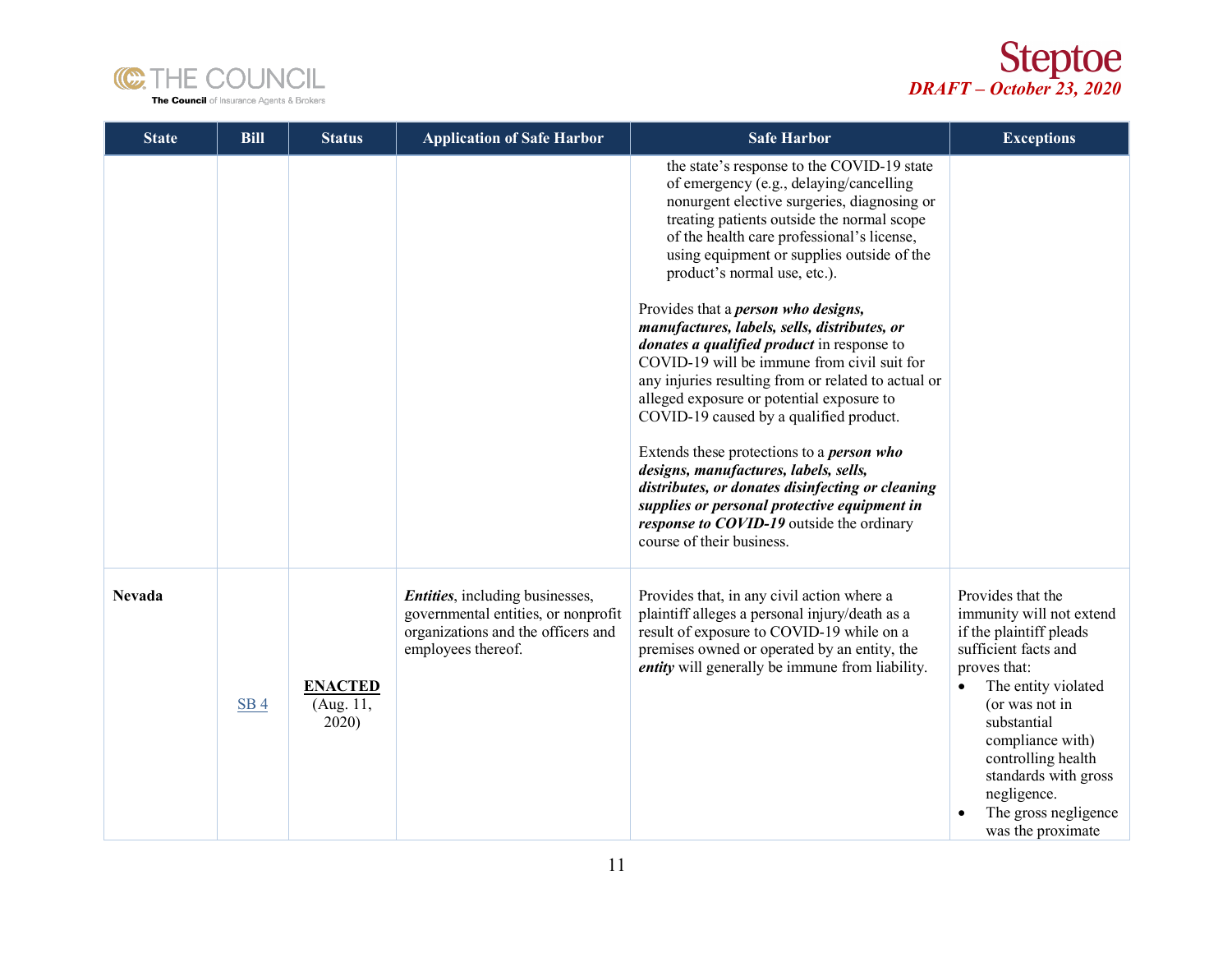



| <b>State</b>      | <b>Bill</b> | <b>Status</b>                        | <b>Application of Safe Harbor</b>                                                                                                                                                                                                                                                                                                                                                                                                                                                                                                                                                                                                                                                                                                                                                                                                                                                                                                                                                                                                                         | <b>Safe Harbor</b>                                                                                                                                                                                                                                                                                                                                                                                                                                                                                                                                                                                                                                                                                                                                                                                                                                                                                                                                                                                                                                                                                                                                                                                                                                                                                                                                                                                                                                                                           | <b>Exceptions</b>                                                                                                                                                                                      |
|-------------------|-------------|--------------------------------------|-----------------------------------------------------------------------------------------------------------------------------------------------------------------------------------------------------------------------------------------------------------------------------------------------------------------------------------------------------------------------------------------------------------------------------------------------------------------------------------------------------------------------------------------------------------------------------------------------------------------------------------------------------------------------------------------------------------------------------------------------------------------------------------------------------------------------------------------------------------------------------------------------------------------------------------------------------------------------------------------------------------------------------------------------------------|----------------------------------------------------------------------------------------------------------------------------------------------------------------------------------------------------------------------------------------------------------------------------------------------------------------------------------------------------------------------------------------------------------------------------------------------------------------------------------------------------------------------------------------------------------------------------------------------------------------------------------------------------------------------------------------------------------------------------------------------------------------------------------------------------------------------------------------------------------------------------------------------------------------------------------------------------------------------------------------------------------------------------------------------------------------------------------------------------------------------------------------------------------------------------------------------------------------------------------------------------------------------------------------------------------------------------------------------------------------------------------------------------------------------------------------------------------------------------------------------|--------------------------------------------------------------------------------------------------------------------------------------------------------------------------------------------------------|
|                   |             |                                      |                                                                                                                                                                                                                                                                                                                                                                                                                                                                                                                                                                                                                                                                                                                                                                                                                                                                                                                                                                                                                                                           |                                                                                                                                                                                                                                                                                                                                                                                                                                                                                                                                                                                                                                                                                                                                                                                                                                                                                                                                                                                                                                                                                                                                                                                                                                                                                                                                                                                                                                                                                              | cause of the<br>plaintiff's personal<br>injury/death.                                                                                                                                                  |
| <b>New Jersey</b> | SB 2333     | <b>ENACTED</b><br>(Apr. 14,<br>2020) | Health care professionals,<br>including a physician, physician<br>assistant, advanced practice nurse,<br>registered nurse, licensed practical<br>nurse, other health care<br>professional whose professional<br>practice is regulated by the state or<br>who is otherwise authorized to<br>provide health care services in the<br>state, an emergency medical<br>technician, etc.<br>Health care facilities used,<br>operated, or designed to provide<br>health services; medical or dental<br>treatment or nursing; or<br>rehabilitative or preventive care to<br>any person (e.g., an ambulatory<br>surgical facility, home health<br>agency, hospice, hospital,<br>infirmary, intermediate care<br>facility, dialysis center, long-term<br>care facility, medical assistance<br>facility, mental health center, etc.)<br>and related property when used for<br>or in connection with any of the<br>health services (e.g., a laboratory,<br>research facility, pharmacy,<br>laundry facility, health personnel<br>training and lodging facility, etc.). | Provides that a <i>health care professional</i> will<br>not be liable for civil damages for injury or<br>death alleged to have been sustained because of<br>an act or omission by the health care<br>professional in the course of providing medical<br>services to support the state's response to<br>COVID-19.<br>Provides that a <i>health care facility</i> or a <i>health</i><br>care system will not be liable for civil damages<br>for injury or death alleged to have been<br>sustained as a result of an act or omission by<br>one or more of its agents, officers, employees,<br>etc., if—and to the extent such agent, officer,<br>employee, etc.—is immune from liability based<br>on their status as a health care professional.<br>Clarifies that immunity will extend to any act or<br>omission undertaken in good faith by a health<br>care professional or health care facility/health<br>care system to support efforts to treat COVID-<br>19 patients and to prevent the spread of<br>COVID-19.<br>Separately, provides that a health care facility or<br>a health care system will not be criminally or<br>civilly liable for damages for injury or death<br>alleged to have been sustained as a result of an<br>act or omission by the facility; system; or one or<br>more of the facility's/system's agents, officers,<br>employees, etc. during the public health<br>emergency in connection with the allocation of<br>mechanical ventilators or other scarce medical | Clarifies that the<br>immunity granted will<br>not apply to acts or<br>omissions constituting a<br>crime, actual fraud, actual<br>malice, gross negligence,<br>recklessness, or willful<br>misconduct. |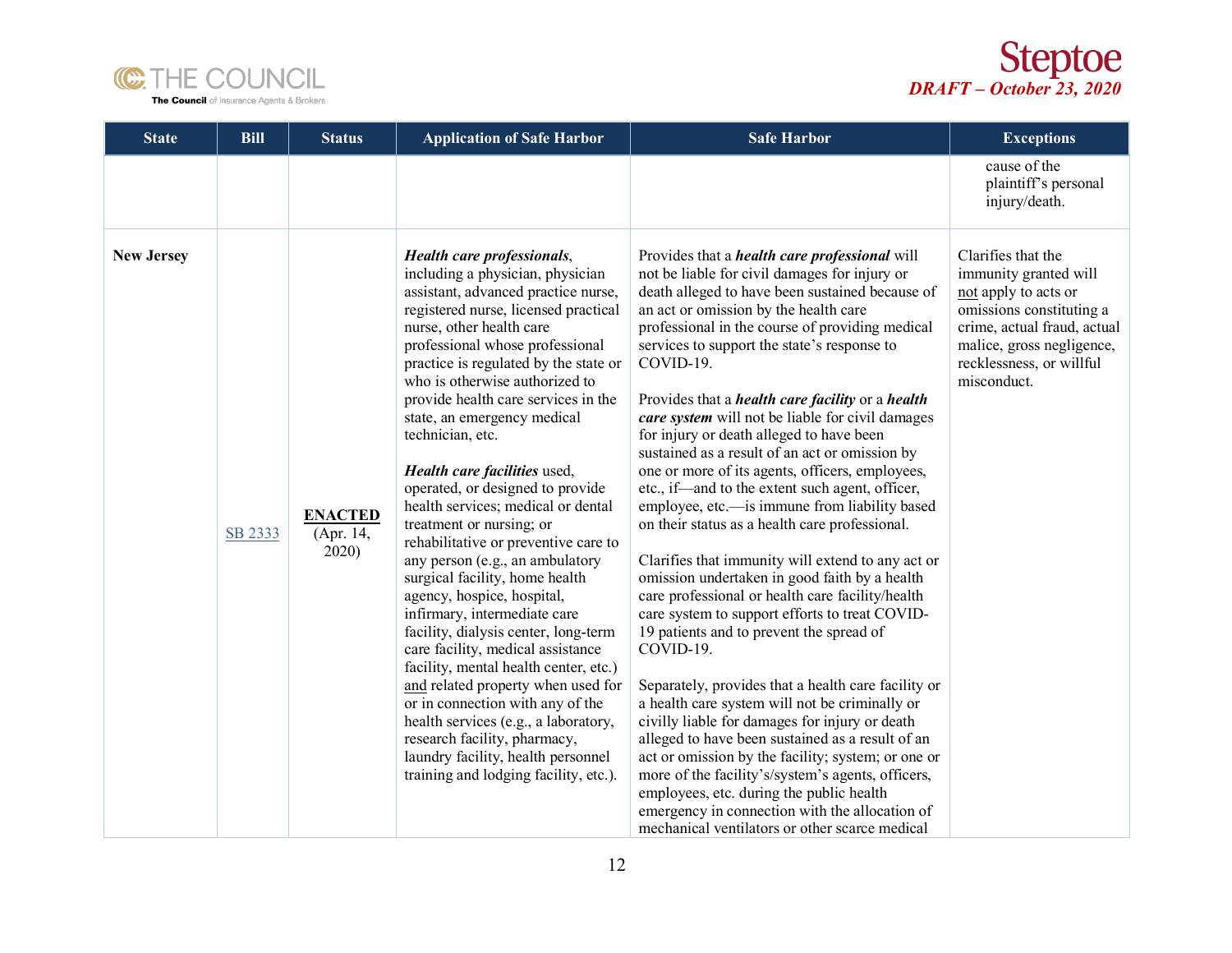



| <b>State</b>    | <b>Bill</b> | <b>Status</b>                       | <b>Application of Safe Harbor</b>                                                                                                                                                                                                                                        | <b>Safe Harbor</b>                                                                                                                                                                                                                                                                                                                                                                                                                                                                                                                                                                                                                                                                          | <b>Exceptions</b>                                                                                                                                                                                                              |
|-----------------|-------------|-------------------------------------|--------------------------------------------------------------------------------------------------------------------------------------------------------------------------------------------------------------------------------------------------------------------------|---------------------------------------------------------------------------------------------------------------------------------------------------------------------------------------------------------------------------------------------------------------------------------------------------------------------------------------------------------------------------------------------------------------------------------------------------------------------------------------------------------------------------------------------------------------------------------------------------------------------------------------------------------------------------------------------|--------------------------------------------------------------------------------------------------------------------------------------------------------------------------------------------------------------------------------|
|                 |             |                                     |                                                                                                                                                                                                                                                                          | resources, provided the health care facility or<br>system adopts and adheres to a scarce critical<br>resource allocation policy that—at a<br>minimum—incorporates the "core principals"<br>identified by the Commissioner.<br>Extends liability protections to the health care<br>facility's or system's agents, officers,<br>employees, etc. for such an injury.                                                                                                                                                                                                                                                                                                                           |                                                                                                                                                                                                                                |
| <b>New York</b> | SB 8835     | <b>ENACTED</b><br>(Aug. 3,<br>2020) |                                                                                                                                                                                                                                                                          | Limits the reach of the state's safe harbor<br>provisions such that it will not extend to all<br>individuals that are present at a health care<br>facility or with a health care professional.<br>Rather, applies the safe harbor strictly to the<br>diagnosis or treatment of COVID-19 or the<br>assessment or care of an individual who has a<br>confirmed or suspected case of COVID-19.<br>Similarly, provides that the safe harbor will not<br>apply to the extent the health care facility or<br>health care professional is "arranging for"<br>health care services (i.e., the protections will<br>only apply to the extent the facility or<br>professional are providing services). |                                                                                                                                                                                                                                |
|                 | SB 7506     | <b>ENACTED</b><br>(Apr. 3, 2020)    | <i>Health care facility</i> (e.g., a<br>hospital, nursing home, or other<br>facility licensed/authorized to<br>provide health care services for<br>any individual).<br>Health care professional (e.g., a<br>nursing attendant, a person<br>licensed to provide emergency | Provides that any <i>health care facility or health</i><br>care professional will have immunity from any<br>civil or criminal liability for any harm or<br>damages alleged to have been sustained as a<br>result of an act or omission in the course of<br>arranging for or providing health care services,<br>if:<br>The health care facility or health care<br>$\bullet$<br>professional is arranging for or providing                                                                                                                                                                                                                                                                    | Clarifies that the<br>immunity does not apply<br>if the harm or damages<br>were caused by an act or<br>omission constituting<br>willful or intentional<br>criminal misconduct,<br>gross negligence, reckless<br>misconduct, or |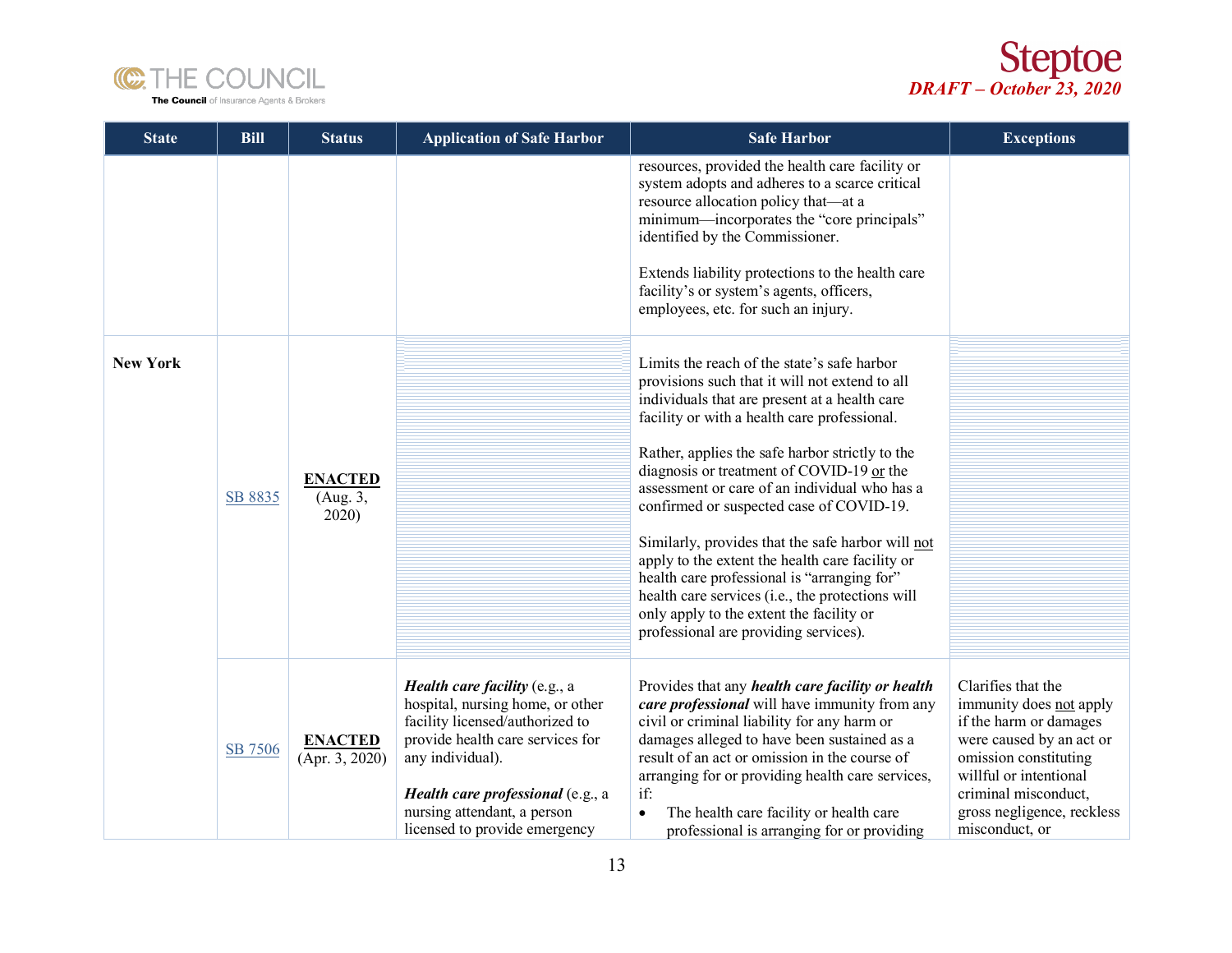



| <b>State</b>             | <b>Bill</b>   | <b>Status</b>                    | <b>Application of Safe Harbor</b>                                                                                                                                                                                                                                                                       | <b>Safe Harbor</b>                                                                                                                                                                                                                                                                                                                                                                                                                                                                                                                                                                                                                                                                                                                                                                                                                                                                                                            | <b>Exceptions</b>                                                                                                                                                                                                                                                                        |
|--------------------------|---------------|----------------------------------|---------------------------------------------------------------------------------------------------------------------------------------------------------------------------------------------------------------------------------------------------------------------------------------------------------|-------------------------------------------------------------------------------------------------------------------------------------------------------------------------------------------------------------------------------------------------------------------------------------------------------------------------------------------------------------------------------------------------------------------------------------------------------------------------------------------------------------------------------------------------------------------------------------------------------------------------------------------------------------------------------------------------------------------------------------------------------------------------------------------------------------------------------------------------------------------------------------------------------------------------------|------------------------------------------------------------------------------------------------------------------------------------------------------------------------------------------------------------------------------------------------------------------------------------------|
|                          |               |                                  | medical services, a home care<br>services worker, etc.).<br><i>Volunteer organization</i> that has<br>made its facility available to<br>support the state's response and<br>activities under the COVID-19<br>emergency declaration and in<br>accordance with any applicable<br>COVID-19 emergency rule. | health care services pursuant to a COVID-<br>19 emergency rule or otherwise in<br>accordance with applicable law.<br>The act or omission occurs in the course of<br>$\bullet$<br>arranging for or providing health care<br>services and the treatment of the individual<br>is impacted by their decisions or activities<br>in response to/as a result of the COVID-19<br>outbreak and in support of the state's<br>directives.<br>The health care facility or health care<br>$\bullet$<br>professional is arranging for or providing<br>health care services in good faith.<br>Separately, provides that a <i>volunteer</i><br><i>organization</i> will have immunity from any civil<br>or criminal liability for any harm or damages<br>irrespective of the cause of such harm or<br>damage occurring in or at its facility arising<br>from the state's response and activities under<br>the COVID-19 emergency declaration. | intentional infliction of<br>harm by the health care<br>facility or health care<br>professional providing<br>the health care services or<br>by the volunteer<br>organization                                                                                                             |
| <b>North</b><br>Carolina | <b>SB 208</b> | <b>ENACTED</b><br>(July 1, 2020) | <b>Institutions of higher education</b><br>(i.e., a constituent institution under<br>the jurisdiction of the University<br>of North Carolina, a community<br>college, an eligible private<br>postsecondary institution).                                                                                | Grants immunity from claims by an individual<br>if:<br>The claim arises out of/is in connection<br>$\bullet$<br>with tuition or fees paid to the <i>institution of</i><br><i>higher education</i> (IHE) for the spring<br>academic semester of 2020;<br>The claim alleges losses or damages arising<br>$\bullet$<br>from an act or omission by the IHE<br>during/in response to COVID-19;<br>The alleged act or omission by the IHE was<br>reasonably related to protecting the public<br>health, safety, or welfare in response to<br>COVID-19; and<br>The IHE offered remote learning options<br>$\bullet$                                                                                                                                                                                                                                                                                                                  | Does not apply to losses<br>or damages that resulted<br>from:<br>A breach of an<br>$\bullet$<br>express contractual<br>provision allocating<br>liability in the event<br>of a pandemic event.<br>An act or omission<br>$\bullet$<br>of the IHE that was<br>in bad faith or<br>malicious. |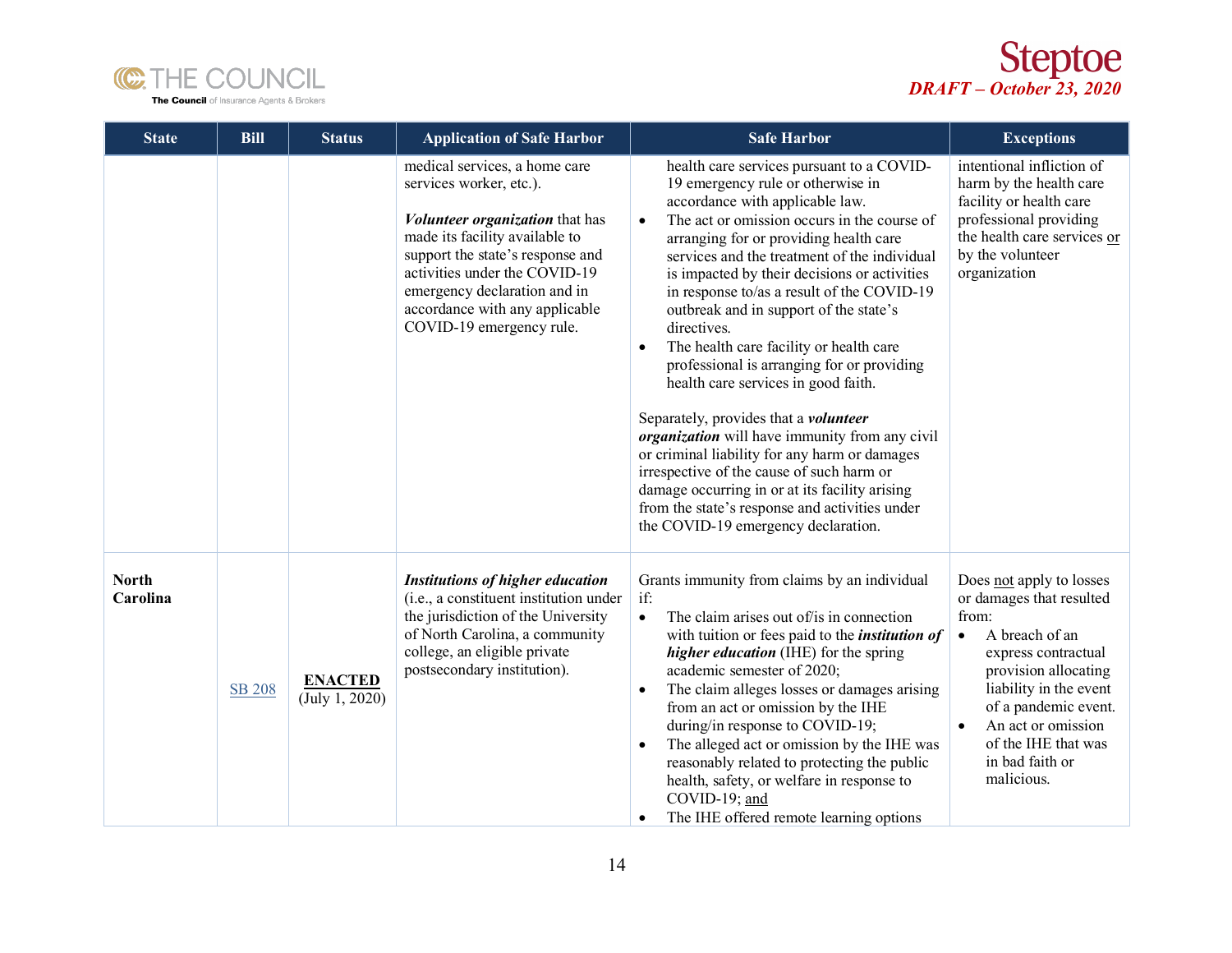



| <b>State</b> | <b>Bill</b> | <b>Status</b>                   | <b>Application of Safe Harbor</b>                                                                                                                                                                                                                                                                                                                                                                                                                                                                                                                                                                                                                                                                                                                                                                                                                                                                                                                                      | <b>Safe Harbor</b>                                                                                                                                                                                                                                                                                                                                                                                                                                                                                                                                                                                                                                                                                                                                                                                                                                                                                                                                                                                                                                                                                                                                                                                                                                                | <b>Exceptions</b>                                                                                                                                                                                                                                                                                                                                                                                                                                                                                                                                                                                                         |
|--------------|-------------|---------------------------------|------------------------------------------------------------------------------------------------------------------------------------------------------------------------------------------------------------------------------------------------------------------------------------------------------------------------------------------------------------------------------------------------------------------------------------------------------------------------------------------------------------------------------------------------------------------------------------------------------------------------------------------------------------------------------------------------------------------------------------------------------------------------------------------------------------------------------------------------------------------------------------------------------------------------------------------------------------------------|-------------------------------------------------------------------------------------------------------------------------------------------------------------------------------------------------------------------------------------------------------------------------------------------------------------------------------------------------------------------------------------------------------------------------------------------------------------------------------------------------------------------------------------------------------------------------------------------------------------------------------------------------------------------------------------------------------------------------------------------------------------------------------------------------------------------------------------------------------------------------------------------------------------------------------------------------------------------------------------------------------------------------------------------------------------------------------------------------------------------------------------------------------------------------------------------------------------------------------------------------------------------|---------------------------------------------------------------------------------------------------------------------------------------------------------------------------------------------------------------------------------------------------------------------------------------------------------------------------------------------------------------------------------------------------------------------------------------------------------------------------------------------------------------------------------------------------------------------------------------------------------------------------|
|              |             |                                 |                                                                                                                                                                                                                                                                                                                                                                                                                                                                                                                                                                                                                                                                                                                                                                                                                                                                                                                                                                        | for enrolled students during the spring<br>academic semester of 2020 that allowed<br>students to complete the semester's<br>coursework.                                                                                                                                                                                                                                                                                                                                                                                                                                                                                                                                                                                                                                                                                                                                                                                                                                                                                                                                                                                                                                                                                                                           |                                                                                                                                                                                                                                                                                                                                                                                                                                                                                                                                                                                                                           |
|              | SB 704      | <b>ENACTED</b><br>(May 4, 2020) | Health care facilities and licensed<br>clinical laboratories.<br><i>Health care providers</i> $(e.g.,$<br>individuals licensed to provide<br>health care services in the ordinary<br>course of business, health care<br>facilities where health care<br>services are provided to patients,<br>any emergency medical services<br>personnel, an office or director of<br>a health care facility, etc.).<br>A volunteer organization,<br>including any medical<br>organization, company, or<br>institution that has made its<br>facilities available to support the<br>state's response and activities<br>under the COVID-19 emergency<br>declaration.<br>Essential businesses, non-profit<br>organizations, educational<br>institutions, and governmental<br>entities identified in the COVID-<br>19 essential businesses executive<br>order (and any business that the<br>Department of Revenue<br>determines is essential).<br><b>Emergency response entities that</b> | Provides that any <i>health care facility</i> , <i>health</i><br>care provider, or entity that has legal<br>responsibility for the acts or omissions of a<br>health care provider will have immunity from<br>any civil liability for any harm or damages<br>alleged to have been sustained as a result of an<br>act or omission in the course of arranging for or<br>providing health care services only if all of the<br>following apply:<br>The health care facility, health care<br>$\bullet$<br>provider, or entity is arranging for or<br>providing health care services during the<br>COVID-19 emergency declaration.<br>The arrangement or provision of health care<br>$\bullet$<br>services is impacted, directly or indirectly,<br>by:<br>A health care facility, health care<br>provider, or entity's decision or<br>activities in response to or as a<br>result of the COVID-19 pandemic;<br><sub>or</sub><br>The decisions or activities, in<br>response to or as a result of the<br>COVID-19 pandemic, of a health<br>care facility or entity where a<br>health care provider provides<br>health care services.<br>The health care facility, health care<br>provider, or entity is arranging for or<br>providing health care services in good faith. | Does not apply civil<br>liability if the harm or<br>damages were caused by<br>an act or omission<br>constituting gross<br>negligence, reckless<br>misconduct, or<br>intentional infliction of<br>harm by the health care<br>facility, health care<br>provider providing health<br>care services, or<br>volunteer organization.<br>Does not extend<br>immunity from civil<br>liability if the injuries or<br>death were caused by an<br>act or omission of the<br>essential business or<br>emergency response<br>entity constituting gross<br>negligence, reckless<br>misconduct, or<br>intentional infliction of<br>harm. |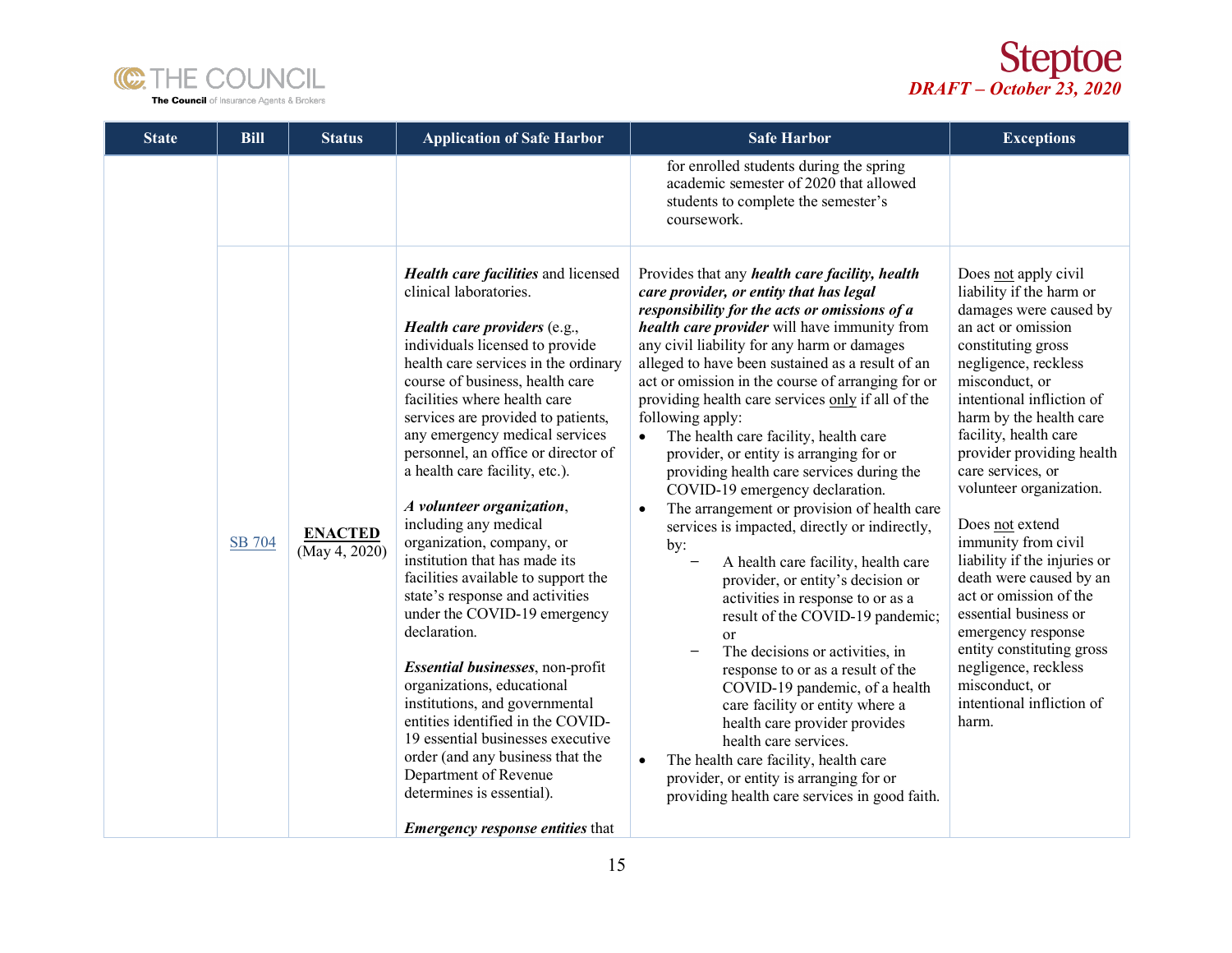



| <b>State</b> | <b>Bill</b>   | <b>Status</b>                         | <b>Application of Safe Harbor</b>                                                                                                                                                                                                                                                                                                                                         | <b>Safe Harbor</b>                                                                                                                                                                                                                                                                                                                                                                                                                                                                                                                                                                                                                                                                                                                                                                                                                                                                                                                                        | <b>Exceptions</b>                                                                                                                                                                                                                                                                        |
|--------------|---------------|---------------------------------------|---------------------------------------------------------------------------------------------------------------------------------------------------------------------------------------------------------------------------------------------------------------------------------------------------------------------------------------------------------------------------|-----------------------------------------------------------------------------------------------------------------------------------------------------------------------------------------------------------------------------------------------------------------------------------------------------------------------------------------------------------------------------------------------------------------------------------------------------------------------------------------------------------------------------------------------------------------------------------------------------------------------------------------------------------------------------------------------------------------------------------------------------------------------------------------------------------------------------------------------------------------------------------------------------------------------------------------------------------|------------------------------------------------------------------------------------------------------------------------------------------------------------------------------------------------------------------------------------------------------------------------------------------|
|              |               |                                       | manufacture, produce, or<br>distribute PPE, testing equipment,<br>or ventilators or process COVID-<br>19 testing results.                                                                                                                                                                                                                                                 | Provides that a <i>volunteer</i> organization will<br>have immunity from any civil liability or any<br>harm or damages occurring in or at its facility<br>arising from the state's response and activities<br>under the COVID-19 emergency declaration.<br>Provides that the following entities are immune<br>from civil liability:<br>An <i>essential business</i> that provides goods<br>or services with respect to claims from any<br>customer or employee for any injuries or<br>death alleged to have been caused as a<br>result of the customer or employee<br>contracting COVID-19 while doing<br>business with or while employed by the<br>essential business.<br>An emergency response entity with respect<br>$\bullet$<br>to claims from any customer, user, or<br>consumer for any injuries or death alleged<br>to have been caused as a result of the<br>COVID-19 pandemic or while doing<br>business with the emergency response<br>entity. |                                                                                                                                                                                                                                                                                          |
| Ohio         | <b>HB</b> 606 | <b>ENACTED</b><br>(Sept. 14,<br>2020) | Health care provider (i.e., a<br>health care professional, health<br>care worker, direct support<br>professional, behavioral health<br>provider, or emergency medical<br>technician, etc.).<br>Health care services rendered by<br>a health care provider for the<br>diagnosis, prevention, treatment,<br>cure, or relief of a health<br>condition, illness, injury, etc. | Provides that a <i>health care provider that</i><br>provides health care services, emergency<br>medical services, first aid treatment, or other<br><i>emergency professional care</i> as a result of/in<br>response to a disaster or emergency will by<br>liable in any tort action for injury, death, or loss<br>that allegedly arises from:<br>An act or omission of the health care<br>provider in their provision, withholding, or<br>withdrawal of those services.<br>Any decision related to the provision,<br>withholding, or withdrawal of those                                                                                                                                                                                                                                                                                                                                                                                                  | Does not apply in a tort<br>action if the provider's<br>action, omission,<br>decision, or compliance<br>constitutes:<br>A reckless disregard<br>$\bullet$<br>for the consequences<br>so as to affect the life<br>or health of the<br>patient.<br>Intentional<br>$\bullet$<br>misconduct. |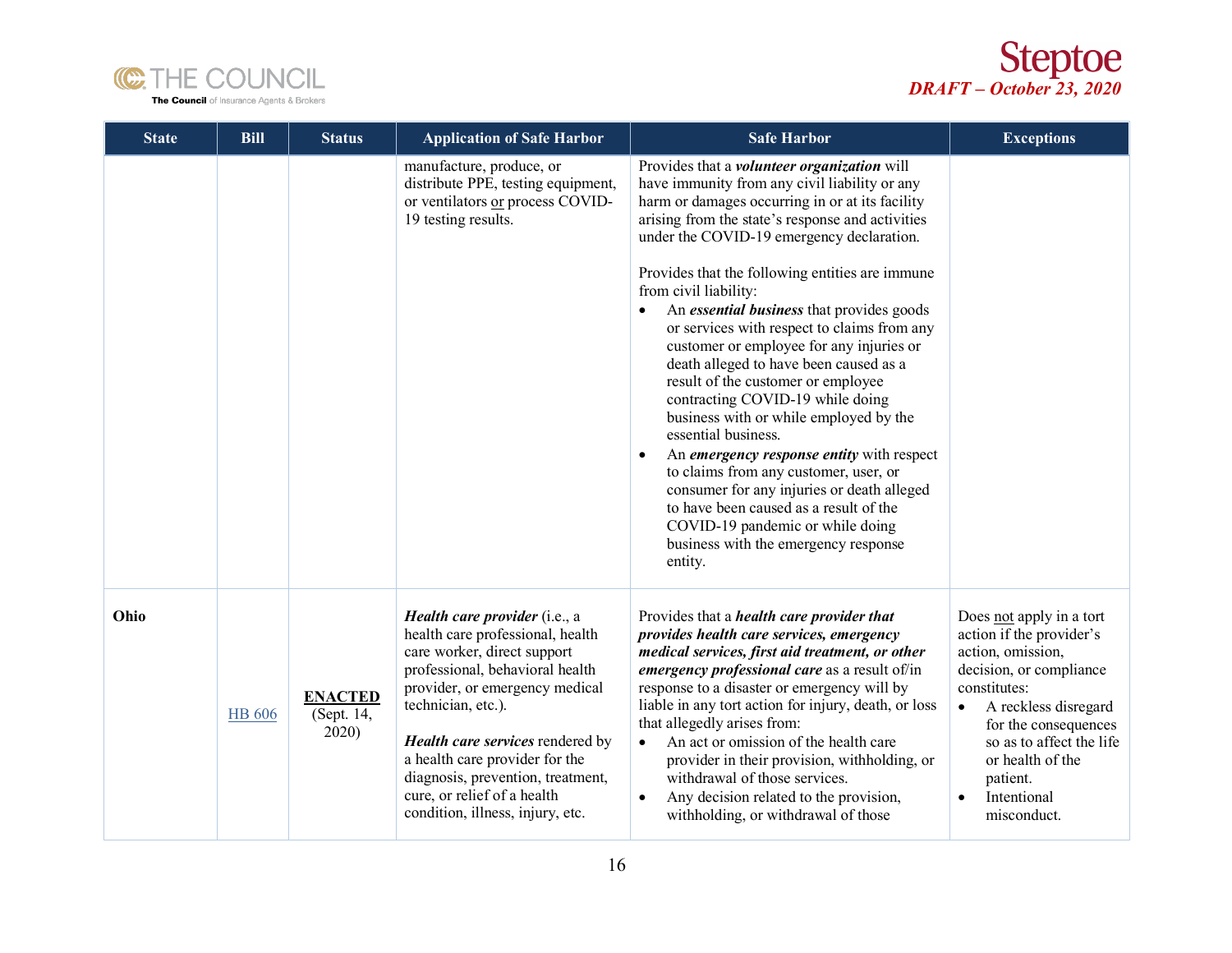



| <b>State</b> | <b>Bill</b> | <b>Status</b>                       | <b>Application of Safe Harbor</b>                                                                                                                                                                                                                                                                                                                                                                                               | <b>Safe Harbor</b>                                                                                                                                                                                                                                                                                                                                                                                                                                                                                                                                                                                                                                                                                                                                                                                                                                                                                                   | <b>Exceptions</b>                                                                                                                                                                                                                                                                                                                                                                                                                                                                                                                                            |
|--------------|-------------|-------------------------------------|---------------------------------------------------------------------------------------------------------------------------------------------------------------------------------------------------------------------------------------------------------------------------------------------------------------------------------------------------------------------------------------------------------------------------------|----------------------------------------------------------------------------------------------------------------------------------------------------------------------------------------------------------------------------------------------------------------------------------------------------------------------------------------------------------------------------------------------------------------------------------------------------------------------------------------------------------------------------------------------------------------------------------------------------------------------------------------------------------------------------------------------------------------------------------------------------------------------------------------------------------------------------------------------------------------------------------------------------------------------|--------------------------------------------------------------------------------------------------------------------------------------------------------------------------------------------------------------------------------------------------------------------------------------------------------------------------------------------------------------------------------------------------------------------------------------------------------------------------------------------------------------------------------------------------------------|
|              |             |                                     | Person (i.e., individual,<br>corporation, business trust, estate,<br>trust, partnership, and<br>association).                                                                                                                                                                                                                                                                                                                   | services.<br>Compliance with an executive order or<br>$\bullet$<br>director's order issued during/in response to<br>a disaster or emergency.<br>Similarly, provides that such health care<br>providers will not be liable in tort for injury,<br>death, or loss to person or property that<br>allegedly arises because the provider was unable<br>to treat, diagnose, or test the person for any<br>illness, disease, or condition due to an executive<br>order or an order of a board of health of a<br>city/general health district issued in relation to a<br>pandemic or other public health emergency.<br>Provides that no civil action for damages for<br>injury, death, or loss to person or property may<br>be brought against any <i>person</i> if the cause of<br>action on which the civil action is based is<br>caused y the exposure to (or transmission or<br>contraction of) MERS, SARS, or COVID-19. | Willful or wanton<br>misconduct on the<br>part of the provider.<br>Likewise, does not apply<br>in a professional<br>disciplinary action if the<br>provider's action,<br>omission, decision, or<br>compliance constitutes<br>gross negligence.<br>Provides that the broad<br>liability protections<br>applicable to all persons<br>will not apply if the<br>exposure to/transmission<br>or contraction of any of<br>those viruses was by<br>reckless conduct,<br>intentional misconduct,<br>or willful or wanton<br>misconduct ton the part<br>of the person. |
| Oklahoma     | SB 1947     | <b>ENACTED</b><br>(May 21,<br>2020) | Health care facilities that are<br>used, operated, or designed to<br>provide health services; medical<br>treatment; or nursing,<br>rehabilitative, or preventive care<br>to any person (e.g., ambulatory<br>surgical facilities, hospitals,<br>infirmaries, intermediate care<br>facilities, kidney dialysis centers,<br>etc.) and related property when<br>used for or in connection with any<br>of the health services (e.g., | Provides that any <i>person that designs</i> ,<br>manufactures, labels, sells, distributes, or<br>donates disinfecting and cleaning supplies<br>(e.g., hand sanitizer, disinfectants, sprays,<br>wipes) or PPE (e.g., coveralls, face shields,<br>gloves, gowns, masks, respirators, etc.) during<br>and in response to the COVID-19 public health<br>emergency that does not make such products in<br>the ordinary course of business will not be liable<br>in a civil action alleging personal injury, death,<br>or property damage caused by or resulting from<br>the product's manufacturing, design, or failure                                                                                                                                                                                                                                                                                                 | Limits immunity such<br>that it will not apply to<br>any person, employee, or<br>agent that:<br>Had actual<br>$\bullet$<br>knowledge that the<br>product was<br>defective when put to<br>the use for which the<br>product was<br>manufactured, sold,<br>distributed, or                                                                                                                                                                                                                                                                                      |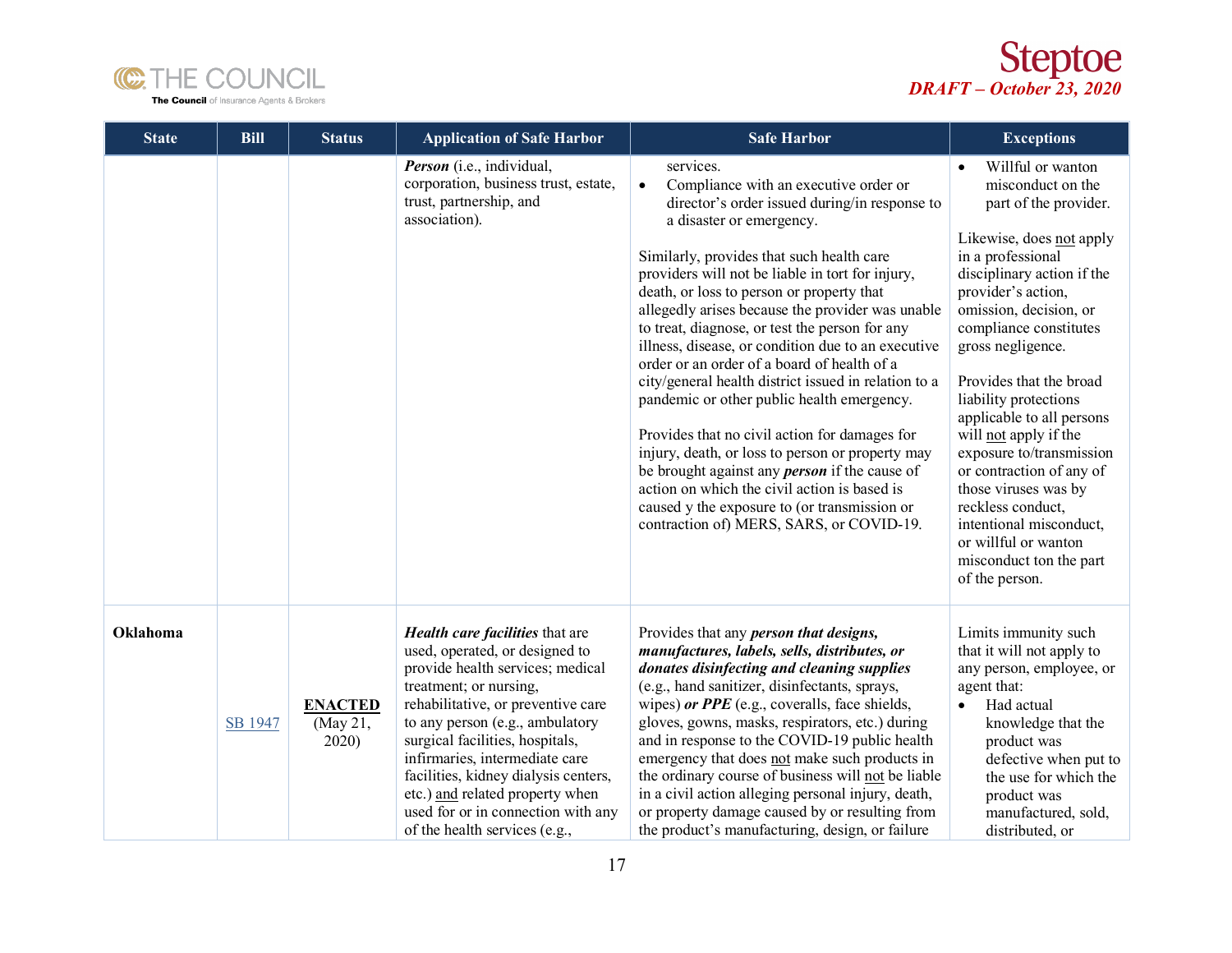



| <b>State</b> | <b>Bill</b>   | <b>Status</b>                       | <b>Application of Safe Harbor</b>                                                                                                                                                                                                                                                                                                                         | <b>Safe Harbor</b>                                                                                                                                                                                                                                                                                                                                                                                                                                                                       | <b>Exceptions</b>                                                                                                                                                                                                                                                    |
|--------------|---------------|-------------------------------------|-----------------------------------------------------------------------------------------------------------------------------------------------------------------------------------------------------------------------------------------------------------------------------------------------------------------------------------------------------------|------------------------------------------------------------------------------------------------------------------------------------------------------------------------------------------------------------------------------------------------------------------------------------------------------------------------------------------------------------------------------------------------------------------------------------------------------------------------------------------|----------------------------------------------------------------------------------------------------------------------------------------------------------------------------------------------------------------------------------------------------------------------|
|              |               |                                     | laboratories; research facilities;<br>pharmacies; laundry facilities;<br>health personnel training and<br>lodging facilities, etc.).<br><b>Health care providers</b> who<br>provide health care services (e.g.,<br>physicians, pharmacists, dentists,<br>physician assistants, nurse<br>practitioners, registered and other<br>nurses, paramedics, etc.). | to provide proper instructions or sufficient<br>warnings.<br>Extends immunity to a government entity,<br>health care facility, health care provider, first<br>responder, or any business (or any<br>employer/agent of such business) that utilizes<br>such a product such that they will not be liable<br>in a civil action alleging personal injury, death,<br>or property damage caused by or resulting from<br>the selection, distribution, or use of such<br>product.                | donated and acted<br>with deliberate<br>indifference to or<br>conscious disregard<br>of a substantial and<br>unnecessary risk that<br>the product would<br>cause serious injury<br>to others.<br>Acted with a<br>$\bullet$<br>deliberate intention<br>to cause harm. |
|              | SB 1946       | <b>ENACTED</b><br>(May 21,<br>2020) | Person (e.g., an individual, firm,<br>partnership, corporation, or<br>association).                                                                                                                                                                                                                                                                       | Provides that a <i>person</i> or agent thereof who<br>conducts business in Oklahoma will not be<br>liable in a civil action claiming an injury from<br>exposure or potential exposure to COVID-19, if<br>the act or omission was in compliance or<br>consistent with:<br>Federal or state regulations.<br>A presidential or gubernatorial executive<br>$\bullet$<br>order.<br>Guidance applicable at the time of the<br>alleged exposure.                                                |                                                                                                                                                                                                                                                                      |
|              | <b>SB 300</b> | <b>ENACTED</b><br>(May 12,<br>2020) | Health care facilities that are<br>used, operated, or designed to<br>provide health services; medical<br>treatment; or nursing,<br>rehabilitative, or preventive care<br>to any person (e.g., ambulatory<br>surgical facilities, hospitals,<br>infirmaries, intermediate care<br>facilities, kidney dialysis centers,<br>etc.) and related property when  | Provides that a <i>health care facility or health</i><br>care provider will be immune from civil<br>liability for any loss or harm to a person with a<br>suspected or confirmed diagnosis of COVID-19<br>caused by an act or omission by the facility or<br>provider that occurs during the COVID-19<br>public health emergency, if the act or omission<br>occurred in the course of arranging<br>for/providing COVID-19 health care services<br>for the treatment of the person who was | Only applies to the extent<br>the act or omission was<br>not the result of gross<br>negligence or willful or<br>wanton misconduct of the<br>health care facility or<br>health care provider<br>rendering the health care<br>services.                                |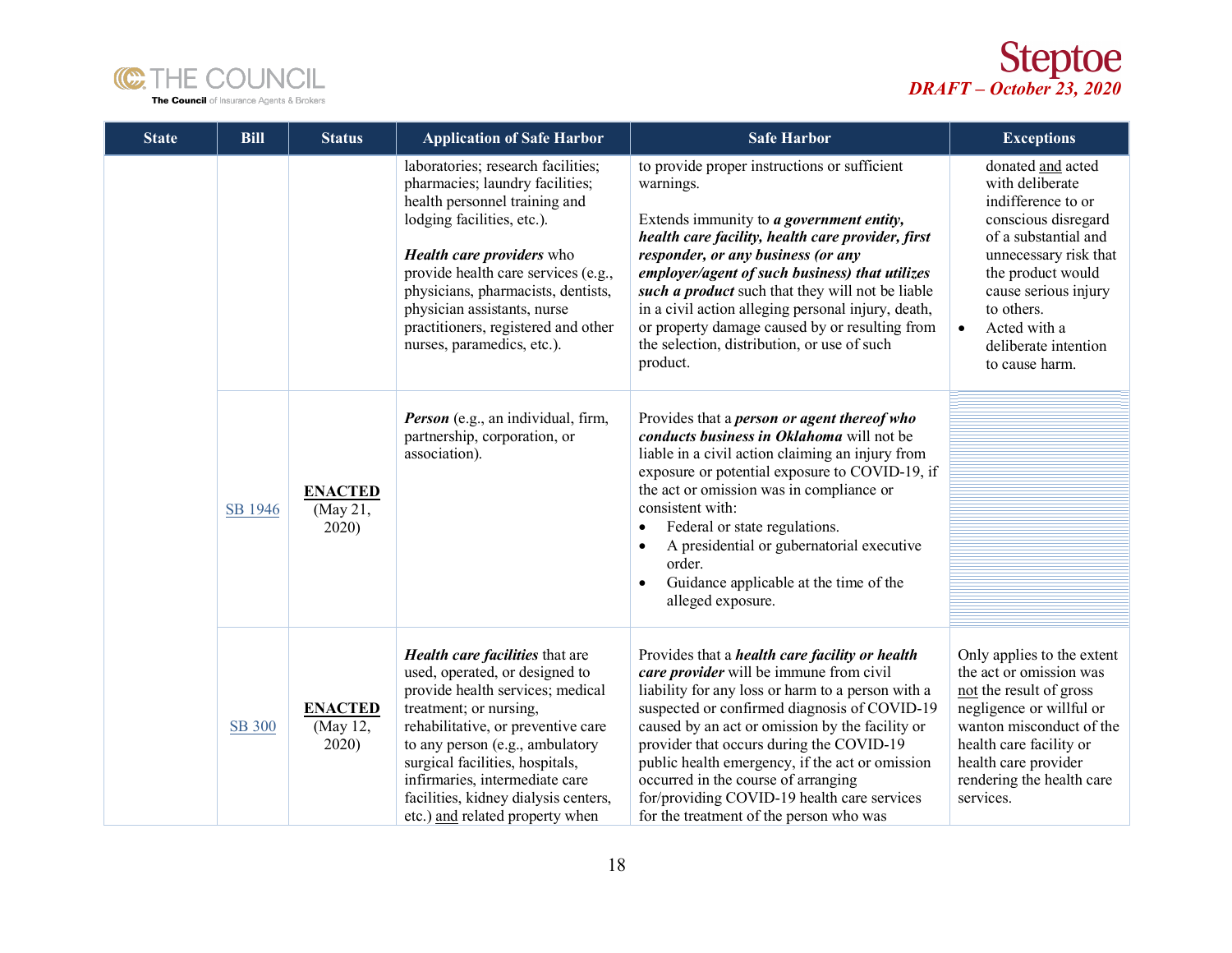



| <b>State</b>     | <b>Bill</b>            | <b>Status</b>                        | <b>Application of Safe Harbor</b>                                                                                                                                                                                                                                                                                                                                                                                                | <b>Safe Harbor</b>                                                                                                                                                                                                                              | <b>Exceptions</b>                                                                                                                                                                                                                                                |
|------------------|------------------------|--------------------------------------|----------------------------------------------------------------------------------------------------------------------------------------------------------------------------------------------------------------------------------------------------------------------------------------------------------------------------------------------------------------------------------------------------------------------------------|-------------------------------------------------------------------------------------------------------------------------------------------------------------------------------------------------------------------------------------------------|------------------------------------------------------------------------------------------------------------------------------------------------------------------------------------------------------------------------------------------------------------------|
|                  |                        |                                      | used for or in connection with any<br>of the health services (e.g.,<br>laboratories; research facilities;<br>pharmacies; laundry facilities;<br>health personnel training and<br>lodging facilities, etc.).<br><b>Health care providers</b> who<br>provide health care services (e.g.,<br>physicians, pharmacists, dentists,<br>physician assistants, nurse<br>practitioners, registered and other<br>nurses, paramedics, etc.). | impacted by the decisions, activities or staffing<br>of, or the availability/capacity of space or<br>equipment by the health care facility or provider<br>in response to/as a result of the COVID-19<br>public health emergency.                | Does not grant immunity<br>from civil liability for an<br>act or omission in the<br>provision of health care<br>services to a person who<br>did not have a suspected<br>or confirmed diagnosis of<br>COVID-19 at the time of<br>the services.                    |
| <b>Tennessee</b> | SB 8002                | <b>ENACTED</b><br>(Aug. 17,<br>2020) | <b>Person</b> includes individuals,<br>health care providers,<br>corporations, partnerships,<br>nonprofits, etc.                                                                                                                                                                                                                                                                                                                 | Provides that, in general, there is no claim<br>against a <i>person</i> for loss, damage, injury, or<br>death arising from COVID-19.<br>Contains additional protections for<br>governmental entities, institutions of higher<br>education, etc. | Clarifies that such claims<br>may be raised if the<br>claimant proves by clear<br>and convincing evidence<br>that the person caused the<br>loss, damage, injury, or<br>death by an act or<br>omission constituting<br>gross negligence or<br>willful misconduct. |
| Utah             | SB 3007                | <b>ENACTED</b><br>(May 4, 2020)      | <b>Person</b> includes individuals,<br>associations, institutions,<br>corporations, etc.                                                                                                                                                                                                                                                                                                                                         | Renders a <i>person</i> immune from civil liability<br>for damages or an injury resulting from<br>exposure of an individual to COVID-19 on the<br>premises owned or operated by the person (or<br>during an activity managed by the person).    | Provides that immunity<br>does not apply to willful<br>misconduct, reckless<br>infliction of harm, or<br>intentional infliction of<br>harm.                                                                                                                      |
| Virginia         | H B<br>5059/SB<br>5032 | <b>ENACTED</b><br>(Oct. 13,<br>2020) |                                                                                                                                                                                                                                                                                                                                                                                                                                  | Provides that <i>certain care centers</i> (i.e., hospice<br>centers, home care organizations, assisted living<br>facilities, or adult day care centers) that deliver                                                                            | Provides that immunity<br>does not apply to gross<br>negligence or willful                                                                                                                                                                                       |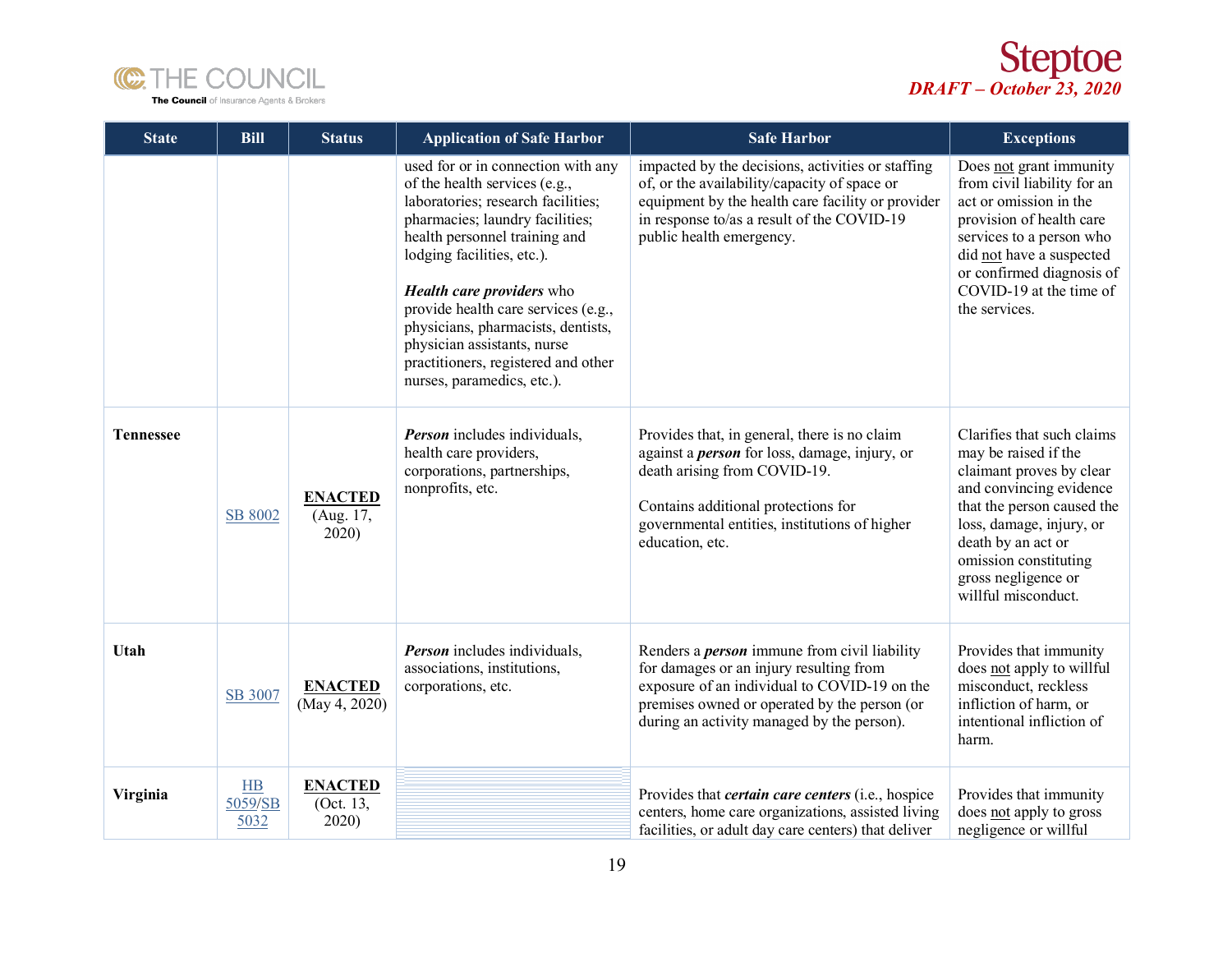



| <b>State</b> | <b>Bill</b>            | <b>Status</b>                       | <b>Application of Safe Harbor</b>                                                                                                                                                                                                                                       | <b>Safe Harbor</b>                                                                                                                                                                                                                                                                                                                                                                                                                                                                                                                                                                                                                                                                                                                                                                                                                                                                                                                                                                                                                                                                                                                                                                                                                                                                                                                         | <b>Exceptions</b>                                                                                                                                     |
|--------------|------------------------|-------------------------------------|-------------------------------------------------------------------------------------------------------------------------------------------------------------------------------------------------------------------------------------------------------------------------|--------------------------------------------------------------------------------------------------------------------------------------------------------------------------------------------------------------------------------------------------------------------------------------------------------------------------------------------------------------------------------------------------------------------------------------------------------------------------------------------------------------------------------------------------------------------------------------------------------------------------------------------------------------------------------------------------------------------------------------------------------------------------------------------------------------------------------------------------------------------------------------------------------------------------------------------------------------------------------------------------------------------------------------------------------------------------------------------------------------------------------------------------------------------------------------------------------------------------------------------------------------------------------------------------------------------------------------------|-------------------------------------------------------------------------------------------------------------------------------------------------------|
|              |                        |                                     |                                                                                                                                                                                                                                                                         | care to patients diagnosed with COVID-19 will<br>not be liable for any injury or wrongful death of<br>the patient when the emergency results in a lack<br>of resources that render such facilities unable to<br>provide the level/manner of care that otherwise<br>would have been required.                                                                                                                                                                                                                                                                                                                                                                                                                                                                                                                                                                                                                                                                                                                                                                                                                                                                                                                                                                                                                                               | misconduct.                                                                                                                                           |
| Wisconsin    | H <sub>B</sub><br>1038 | <b>ENACTED</b><br>(May 28,<br>2020) | Health care professional (i.e., an<br>individual licensed, registered, or<br>certified by the medical examining<br>board).<br>Health care provider (e.g., a<br>nurse, chiropractor, dentist,<br>physician, dietician, social worker,<br>etc. and an adult family home). | Provides that any <i>health care professional</i> ;<br>health care provider; or employee, agent, or<br>contractor thereof is immune from civil<br>liability for the death of or injury to any<br>individual or any damages caused by actions or<br>omissions, provided the following requirements<br>are satisfied:<br>The action or omission is committed during<br>$\bullet$<br>the state of emergency or the 60 days<br>following the date that the state of<br>emergency ends.<br>The actions or omissions relate to health<br>$\bullet$<br>services provided or not provided in good<br>faith or are substantially consistent with<br>either (1) any direction, guidance,<br>recommendation, or other statement by a<br>federal, state, or local official to address or<br>in response to the emergency/disaster; or<br>(2) any guidance published by the<br>department of health services, the federal<br>department of health and human services,<br>or any divisions of such agencies relied<br>upon in good faith.<br>Separately, provides that any <i>person engaged in</i><br>the manufacturing, distribution, or sale of<br>emergency medical supplies, who donates or<br>sells, at a price that does not exceed the cost of<br>production, emergency medical supplies to a<br>charitable organization or governmental unit to | Extends immunity only to<br>the extent that the actions<br>or omissions do not<br>involve reckless or<br>wanton conduct or<br>intentional misconduct. |